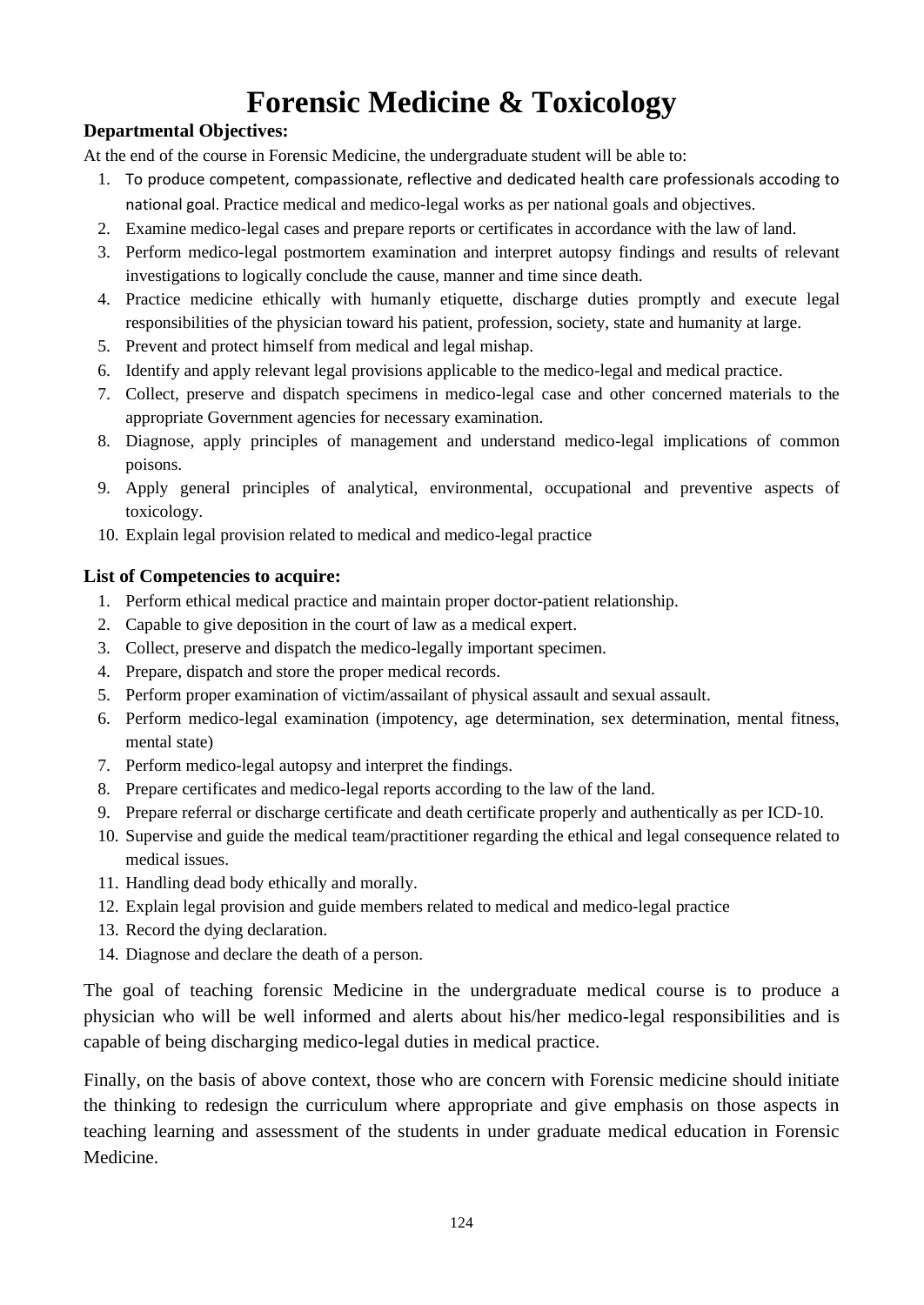#### **Distribution of teaching - learning hours**

|                                                                                                                                             |                 |                                                                                                                                                  | <b>Total</b>            | <b>Integrated</b>                               |                                 | <b>Formative</b>    |                                 | <b>Summative</b>    |
|---------------------------------------------------------------------------------------------------------------------------------------------|-----------------|--------------------------------------------------------------------------------------------------------------------------------------------------|-------------------------|-------------------------------------------------|---------------------------------|---------------------|---------------------------------|---------------------|
| Lecture                                                                                                                                     | <b>Tutorial</b> | <b>Practical</b>                                                                                                                                 | teaching<br>hours       | <b>Teaching</b><br>hour for<br><b>Phase III</b> | <b>Prepar</b><br>atory<br>leave | <b>Exam</b><br>time | <b>Prepar</b><br>atory<br>leave | <b>Exam</b><br>time |
| 100<br>hrs                                                                                                                                  | $45$ hrs        | $40 \text{ hrs} +$<br>12 days (8 days at<br>mortuary $+$ 4 days for<br>court visit, Police<br>Station, OCC visit &<br>DNA/Forensic lab<br>visit) | $185$ hrs<br>$+12$ days | 20hrs                                           | 07<br>days                      | 12<br>days          | 07<br>days                      | 12<br>days          |
| Time for integrated teaching, examination, preparatory leave of formative & summative assessment is<br>common for all subjects of the phase |                 |                                                                                                                                                  |                         |                                                 |                                 |                     |                                 |                     |
| Related behavioral, professional & ethical issues will be discussed in all teaching learning sessions                                       |                 |                                                                                                                                                  |                         |                                                 |                                 |                     |                                 |                     |

#### **Teaching-learning methods, teaching aids and evaluation**

| <b>Teaching methods</b> |                        |                 |                           | <b>Teaching aids</b>      | In course       |
|-------------------------|------------------------|-----------------|---------------------------|---------------------------|-----------------|
| Large                   |                        | <b>Self</b>     | <b>Others</b>             |                           | evaluation      |
| group                   | <b>Small group</b>     | learning        |                           |                           |                 |
| Lecture                 | <b>Practical:</b>      | Assignment,     | Video & slide             | Multimedia. Camera        | Item exam       |
| Integrated              | Demonstration.         | self study &    | presentation.             | (Still & Video); OHP),    | Card final      |
| teaching                | Exercise, project work | self assessment | <b>Community Oriented</b> | Slide Projector,          | Term exam       |
|                         | Tutorial:              |                 | teaching and learning.    | Black board; Flip chart,  | Term final exam |
|                         | Classroom exercise,    |                 | 10days in mortuary        | Handout / Charts,         | $(Written+SOE+$ |
|                         | Question answering     |                 | 6 days in OCC, Court      | Reading materials,        | Practical)      |
|                         | session,               |                 | visit, Police station     | Paper cutting/Film strip, |                 |
|                         | Brain-storming and     |                 | visit & Forensic Lab      | Textbook                  |                 |
|                         | discussion,            |                 | visit                     | Questionnaire,            |                 |
|                         | Role play              |                 |                           | Video film or slide tape  |                 |
|                         | Problem solving        |                 |                           |                           |                 |
|                         | exercise               |                 |                           |                           |                 |

#### **3 rd Professional Examination:**

#### **Marks distribution of Assessment of Forensic Medicine: Total marks – 300**

- Written =100 (MCQ+ SEQ+ SAQ+ FA)
	- MCQ-20 (50% SBA+50% MTF),
	- SEQ(Structured Essay Question)-20,
	- SAQ-50 (Short Answer Question) +
	- FA(formative assessment) marks 10
- Structured Oral Examination= 100
- Practical=50, OSPE= 40 & Others (PM report, Injury certificate & Practical assaignment)=10

#### **Related Equipments, Aids, Specimen / Models**:

- ➢ Post-mortem video tape, TV, Cassette Player (available on different events/topics).
- ➢ Module on Teaching Health Ethics (WHO, CME and BM&DC)
- ➢ Module on mass disaster;
- ➢ Sexual Assault examination kit; MR Kit; Microscope; X-ray view box; chomaograph; X-ray film.
- $\triangleright$  Autopsy instrument set, dummy and photographs showing all major types of injuries and other cases.
- ➢ Specimen of poisons and related instruments (Ryles tube, stomach wash tube etc.)
- ➢ Weapons: Mechanical weapons, Firearms and ammunitions.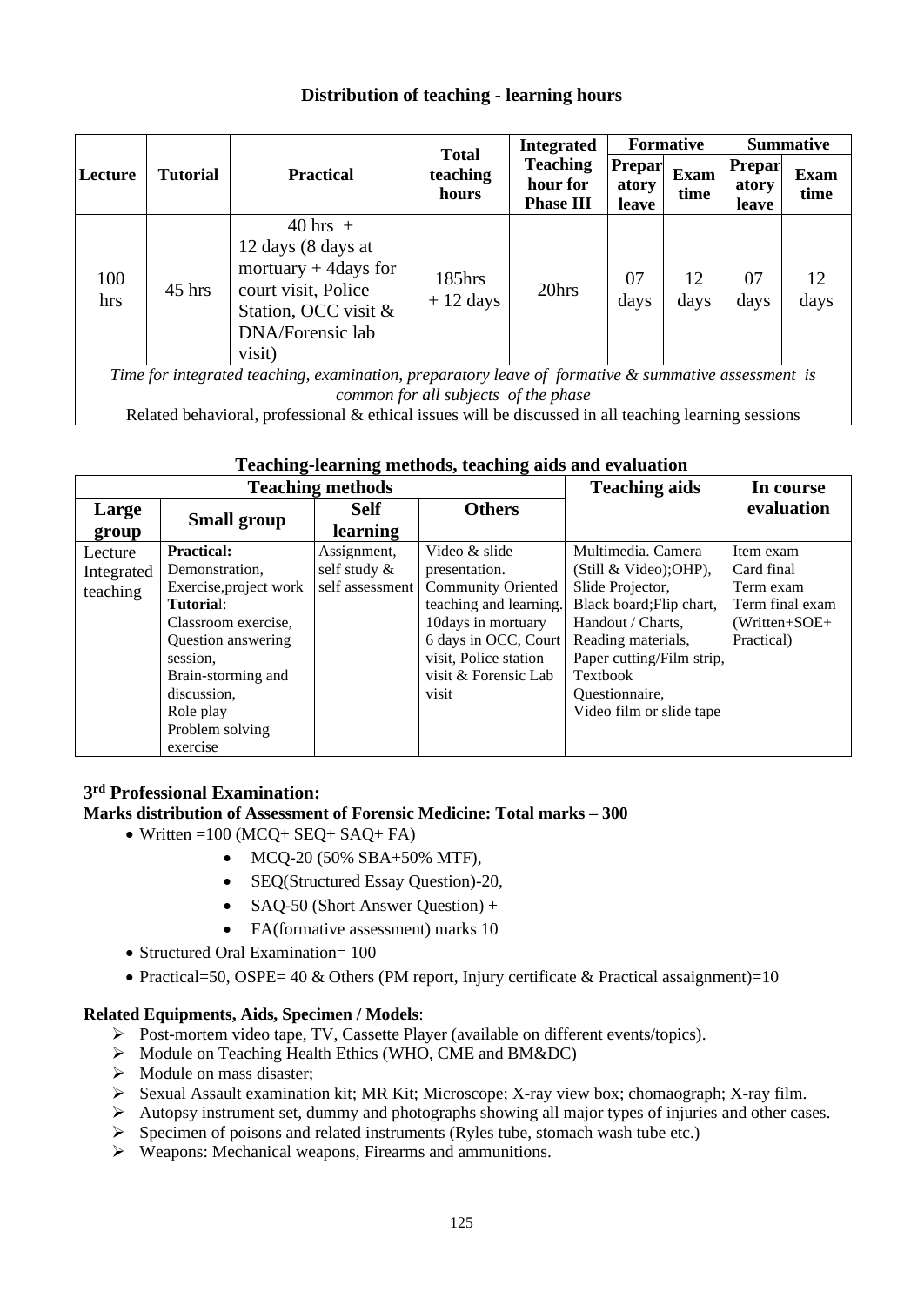# **Learning Objectives and Course Contents in Forensic Medicine & Toxicology**

**Section -01:** Introduction to Forensic Medicine

and

|                                                                                                                                                                                                                                                                                                                                                                                                                                                                                                                                                                                                                                                                                                                                                                                                                                                                                                                                                                                                                                                                                                                                                                                                                                                                                                                                                  | Recent advances in Forensic Medicine                                                                                                                                                                                                                                                                                                                                                                                                                                                                                                                                                                                                                                                                                                                                                                                                                                                                                               |                     |
|--------------------------------------------------------------------------------------------------------------------------------------------------------------------------------------------------------------------------------------------------------------------------------------------------------------------------------------------------------------------------------------------------------------------------------------------------------------------------------------------------------------------------------------------------------------------------------------------------------------------------------------------------------------------------------------------------------------------------------------------------------------------------------------------------------------------------------------------------------------------------------------------------------------------------------------------------------------------------------------------------------------------------------------------------------------------------------------------------------------------------------------------------------------------------------------------------------------------------------------------------------------------------------------------------------------------------------------------------|------------------------------------------------------------------------------------------------------------------------------------------------------------------------------------------------------------------------------------------------------------------------------------------------------------------------------------------------------------------------------------------------------------------------------------------------------------------------------------------------------------------------------------------------------------------------------------------------------------------------------------------------------------------------------------------------------------------------------------------------------------------------------------------------------------------------------------------------------------------------------------------------------------------------------------|---------------------|
| <b>Learning Objectives</b>                                                                                                                                                                                                                                                                                                                                                                                                                                                                                                                                                                                                                                                                                                                                                                                                                                                                                                                                                                                                                                                                                                                                                                                                                                                                                                                       | <b>Contents</b>                                                                                                                                                                                                                                                                                                                                                                                                                                                                                                                                                                                                                                                                                                                                                                                                                                                                                                                    | <b>Teaching hrs</b> |
| At the end of session the student will be able to-<br>define forensic medicine, medical Jurisprudence.<br>$\bullet$<br>Differentiate forensic medicine from medical<br>jurisprudence.<br>explain the attributes and skills of physician for successful<br>$\bullet$<br>medico-legal practice<br>describe DSD. Explain why combination of all tests are<br>$\bullet$<br>now practiced instead gene based test only.<br>define and classify consent. Describe the reason of taken<br>$\bullet$<br>consent. Identify the criteria of valid consent.<br>describe the elements of inform consent. List the indication<br>$\bullet$<br>of informed consent<br>list the documents constitute medical records describe the<br>$\bullet$<br>medical and legal purpose of keeping medical record.<br>describe the reason for identification of dead in disaster.<br>$\bullet$<br>describe the procedure of identification of deceased in<br>$\bullet$<br>disaster victim(DVI).<br>describe the legal issues related to age of child.<br>$\bullet$<br>describe the types, management of sports injury. Explain<br>$\bullet$<br>the medicolegal aspect related to sports medicine.<br>describe the information provided by exam of a blood &<br>$\bullet$<br>hair<br>list the blood groups. Describe the Medico-legal issues of<br>$\bullet$<br>blood group. | Core<br>• Introduction to Forensic Medicine & its subdivision; medical<br>jurisprudence<br>• Recent advances in Forensic Medicine<br>o Emerging issues in sex verification and disorder of sex<br>development(DSD)<br>o Medico-legal issues in consent;<br>o Euthanasia: legal, social and humanitarian aspect<br>o Legal and ethical issues in <b>medical records</b> .<br>o Legal issues in End life care & Paliative care<br>$\circ$ Age of child: legal perspective<br>o Analytic and Clinical toxicology<br>Mass disaster: Introduction, effect, management strategies, disaster<br>victim identification (DVI).<br>Sports medicine (type, mechanism, management and prevention of<br>sports injuries.<br>Forensic science:<br>$\bullet$<br>Trace evidence(blood stain, blood group, hair, semen);<br>O DNA Profiling.<br><b>Optional:</b><br>• Forensic science:<br>criminalistics,<br>$\circ$<br>crime scene investigation, | $L-9$ hrs<br>T-4hrs |
| differentiate hair from fiber, animal hair from human.                                                                                                                                                                                                                                                                                                                                                                                                                                                                                                                                                                                                                                                                                                                                                                                                                                                                                                                                                                                                                                                                                                                                                                                                                                                                                           | forensic lab.<br>O<br>$\sim$ 1<br>CTOIT                                                                                                                                                                                                                                                                                                                                                                                                                                                                                                                                                                                                                                                                                                                                                                                                                                                                                            |                     |

• define DNA profiling. Describe the method of DNA • Cybercrime, Basics of ICT. • History and landmarks of Forensic medicine

profiling.

(living/dead)

function of forensic lab.

• describe the samples collected for DNA profiling

• describe the composition of semen; Mention its mL • describe the importance of visit of crime scene and

• HLA typing and Bioinformatics

126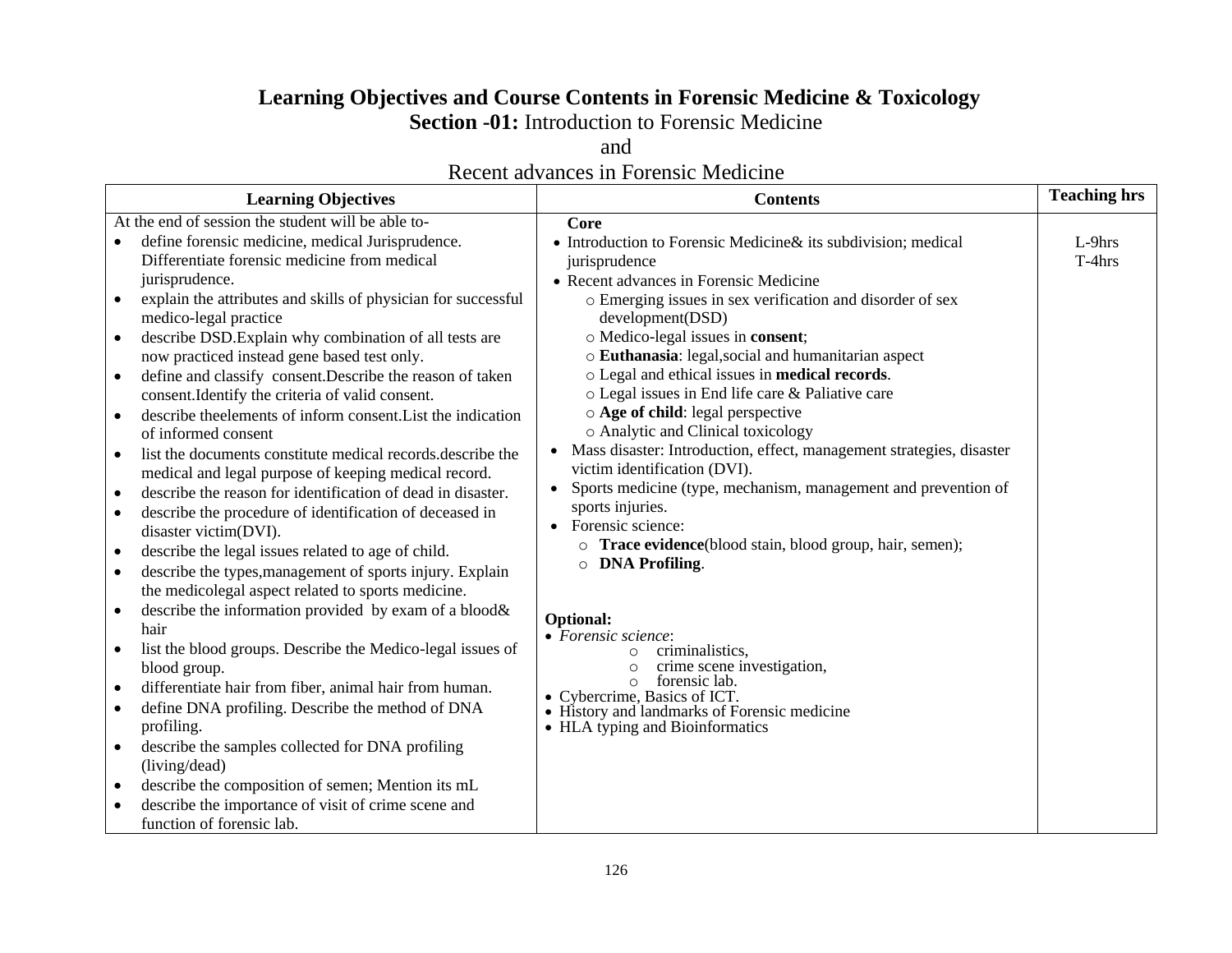## **Learning Objectives and Course Contents in Forensic Medicine & Toxicology Section-02: Legal aspect (**Legal structure; court procedure)

| <b>Learning Objectives</b>                                                                                                                                                                                                                                                                                                                                                                                                                                                                                                                                                                                                                                                                                                                                                                                                                                                                                                                                                                                                                                                                                                                 | <b>Contents</b>                                                                                                                                                                                                                                                                                                                                                                                                                                                                                                                                                                                                                                                                                                                                                                                                                                                                                                                                                                                                                                               | <b>Teaching hours</b> |
|--------------------------------------------------------------------------------------------------------------------------------------------------------------------------------------------------------------------------------------------------------------------------------------------------------------------------------------------------------------------------------------------------------------------------------------------------------------------------------------------------------------------------------------------------------------------------------------------------------------------------------------------------------------------------------------------------------------------------------------------------------------------------------------------------------------------------------------------------------------------------------------------------------------------------------------------------------------------------------------------------------------------------------------------------------------------------------------------------------------------------------------------|---------------------------------------------------------------------------------------------------------------------------------------------------------------------------------------------------------------------------------------------------------------------------------------------------------------------------------------------------------------------------------------------------------------------------------------------------------------------------------------------------------------------------------------------------------------------------------------------------------------------------------------------------------------------------------------------------------------------------------------------------------------------------------------------------------------------------------------------------------------------------------------------------------------------------------------------------------------------------------------------------------------------------------------------------------------|-----------------------|
| At the end of session the student will be able to-<br>define and classify courts Bangladesh.<br>$\bullet$<br>describe the power and function of session courts<br>$\bullet$<br>and magistrate courts of Bangladesh.<br>define offence. Give examples of criminal offence.<br>$\bullet$<br>define and enlist the sentence approved in law.<br>$\bullet$<br>describe death reference.<br>briefly describe various medico-legal systems.<br>$\bullet$<br>define summon, evidence, deposition, perjury, dying<br>$\bullet$<br>deposition, witness, and hostile witness.<br>explain the parts of deposition.<br>$\bullet$<br>describe the procedure of recording evidence/<br>$\bullet$<br>deposition in court of law.<br>list the medical documentary evidences. Explain each<br>$\bullet$<br>type of evidence and witness.<br>describe the procedure of taken dying declaration.<br>$\bullet$<br>differentiate dying declaration from dying deposition.<br>$\bullet$<br>explain the conducts of a doctor as an ideal witness.<br>$\bullet$<br>prepare medical certificate & report authentically as<br>$\bullet$<br>per expectation of court. | Core:<br>Legal structure (courts) of Bangladesh and their jurisdiction:<br>Supreme Court, High Court, Sessions Court,<br>$\circ$<br>Additional Sessions Court, Magistrates Court,<br>Metropolitan Magistracy.<br>Sentence<br>$\circ$<br>Medico-legal system of Bangladesh; coroners<br>$\Omega$<br>system; Medical examiners system; continental<br>Medico-legal systems.<br>• Legal (Court) procedures:<br>Summons: definition, duties<br>$\circ$<br>Evidence, perjury, deposition, parts of deposition,<br>$\circ$<br>procedure of recording evidence, court questions.<br>Witness, types of witness, conduct of doctor in<br>$\circ$<br>witness box.<br>o Legal provision related for medical practice<br>Medical certification and Medico-legal reports including dying<br>declaration and medical documentary evidence.<br><b>Additional:</b><br>The Penal code; CrPc, Evidence act, Organ transplant<br>$\circ$<br>act, Consumers protection act; MTP act; Workmen's<br>compensation act<br>Legal terminology applicable in court procedure.<br>$\circ$ | $L-4hrs$<br>T-2hrs    |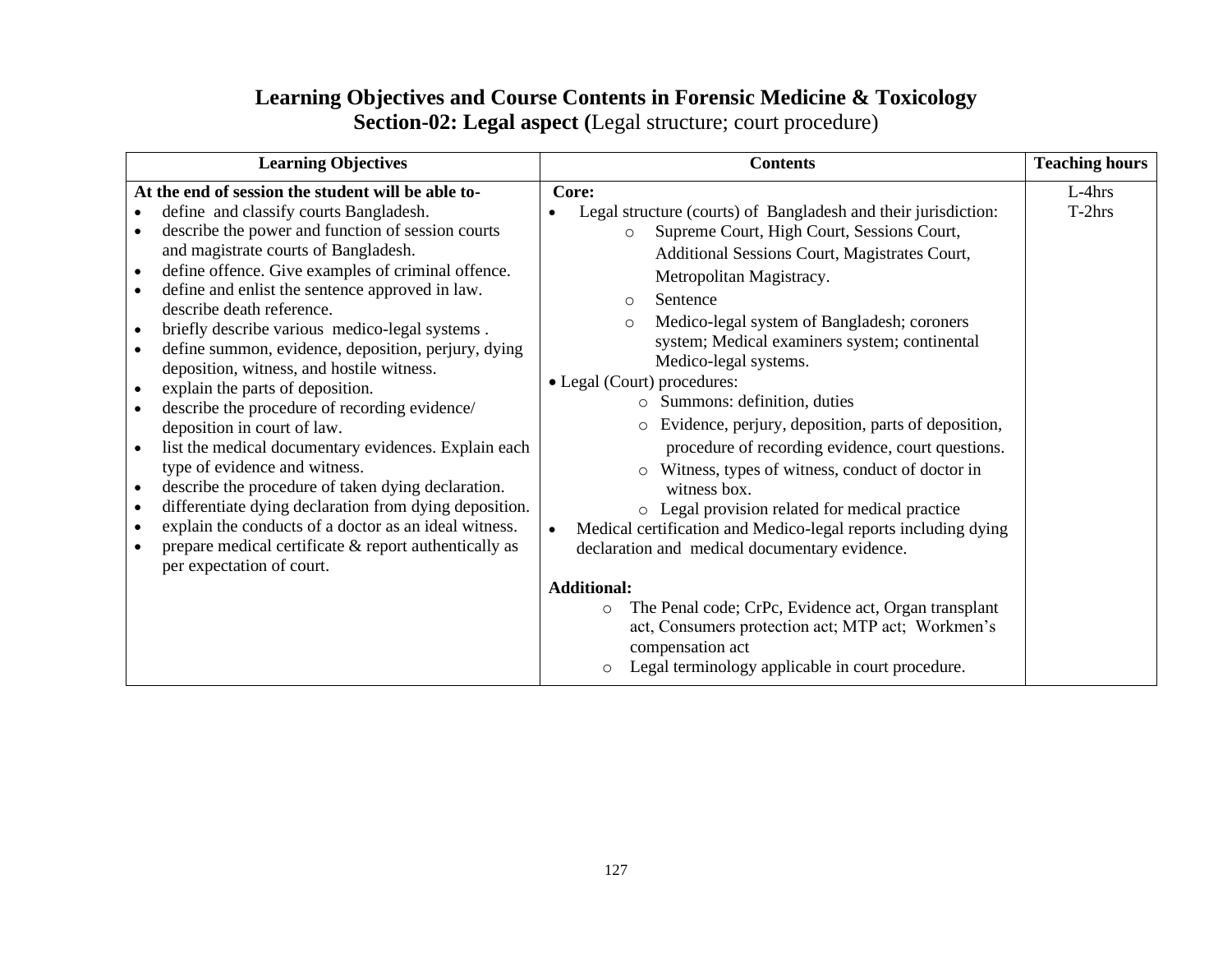# **Learning Objectives and Course Contents in Forensic Medicine & Toxicology**

**Section 3:** Medical Jurisprudence (Medical ethics)

| <b>Learning Objectives</b>                                                                                                                                                                                                                                                                                                                                                                                                                                                                                                                                                                                                                                                                                                                                                                                                                                                                                                                                                                                                                                                                                                                                                                                                                                                                                                                                                                                                                                                                                                                                                                                                                                                                                        | <b>Contents</b>                                                                                                                                                                                                                                                                                                                                                                                                                                                                                                                                                                                                                                                                                                                                                                                                                                                                                                                                                                                                                                                                                                                                                                                                                                                                                                                                                                                                                                                                                                                                                                                                                                                                                                                                            | <b>Teaching</b><br>hours |
|-------------------------------------------------------------------------------------------------------------------------------------------------------------------------------------------------------------------------------------------------------------------------------------------------------------------------------------------------------------------------------------------------------------------------------------------------------------------------------------------------------------------------------------------------------------------------------------------------------------------------------------------------------------------------------------------------------------------------------------------------------------------------------------------------------------------------------------------------------------------------------------------------------------------------------------------------------------------------------------------------------------------------------------------------------------------------------------------------------------------------------------------------------------------------------------------------------------------------------------------------------------------------------------------------------------------------------------------------------------------------------------------------------------------------------------------------------------------------------------------------------------------------------------------------------------------------------------------------------------------------------------------------------------------------------------------------------------------|------------------------------------------------------------------------------------------------------------------------------------------------------------------------------------------------------------------------------------------------------------------------------------------------------------------------------------------------------------------------------------------------------------------------------------------------------------------------------------------------------------------------------------------------------------------------------------------------------------------------------------------------------------------------------------------------------------------------------------------------------------------------------------------------------------------------------------------------------------------------------------------------------------------------------------------------------------------------------------------------------------------------------------------------------------------------------------------------------------------------------------------------------------------------------------------------------------------------------------------------------------------------------------------------------------------------------------------------------------------------------------------------------------------------------------------------------------------------------------------------------------------------------------------------------------------------------------------------------------------------------------------------------------------------------------------------------------------------------------------------------------|--------------------------|
| The student will be able to -<br>• define ethics, etiquette. Describe etiquettes of a good doctor.<br>• explain the codes of Geneva declaration and its importance.<br>• describe the duties as per International code of medical ethics.<br>• explain the functions of BM&DC.Mention composition of it.<br>• describe the procedure and type of disciplinary action taken by<br>BM&DC.<br>• describe the rights and privileges of a registered medical<br>practitioner.<br>• describe the rights of patients. Mention the duties of patients.<br>• explain the responsibilities and duties of physician.<br>• define professional secrecy and privileged communication.<br>• describe the rules of professional secrecy.<br>• describe the conditions in which the physician can ignore the<br>rules of secrecy.<br>· define Doctor Patient Relationship. Explain elements of it.<br>• explain the skills of effective doctor patient relationship.<br>• describe the issues in relation to DPR.<br>• describe models of doctor patient relationship.<br>$\bullet$ define infamous conduct, covering, dichotomy & malpraxis.<br>• describe the component of infamous conduct with example.<br>• explain the element to be proved in a plea of malpraxis.<br>• differentiate civil from criminal malpraxis.<br>• list the examples of criminal malpraxis and civil malpraxis.<br>• explain the measures to prevent malpraxis.<br>• explain the defenses of a doctor in malpraxis case.<br>· describe therapeutic misadventure, medical maloccurance,<br>product liabilities.<br>• describe the procedure of dealing ethical dilemma and<br>conflict.<br>• describe the ethical and legal issues in end life care. | Core<br><b>Medical ethics:</b><br>o WMA declaration<br>Geneva declaration, international code of medical ethics<br>BMDC: Bangladesh Medical & Dental Council (BMDC), its<br>$\circ$<br>constituents, functions and disciplinary control. professional<br>death sentence.<br>Right & privilege, Duties.<br>$\circ$<br>$\triangleright$ Rights and privileges of a doctor.<br>$\triangleright$ Rights of patients.<br>$\triangleright$ Duties of a medical practitioner toward patients & society,<br>Professional secrecy & privileged communication.<br>Doctor-patient relationship; Component; Skills<br>$\circ$<br>Fairness and Equity; Specific Health Issues; Jargons in the<br>$\circ$<br>field of medical ethics.<br>Code of Medical ethic of BMDC<br>$\circ$<br>Malpractice<br>$\circ$<br>$\triangleright$ Ethical malpractice: Professional Infamous conduct<br>> Professional (Medical) Malpractice: civil and criminal<br>Negligence<br>$\triangleright$ Precautions, prevention & defences against<br>pfofessional negligence.<br>$\triangleright$ Vacarious liability, Contributory negligence, Corporate<br>negligence; Res ipsa loquitor. Novus actus internen.<br>Medical maloccurance; Product liability.<br>$\circ$<br>Applied ethics and research ethics<br>$\circ$<br>Soft skill and humanities; End life care; palliative care<br>$\circ$<br><b>Additional:</b><br>Code and law of medical ethics, its history<br>$\bullet$<br>Tokyo declaration1975, Helsinki declaration .Other important<br>$\bullet$<br>WMA declaration<br>Ethical review board. Procedure of ethical review in a research<br>$\bullet$<br>proposal. Dealing ethical dilemma and conflict.<br>Organ transplant Act. MTP Act. Consumers Protection Act<br>$\bullet$ | $L-10$ hrs<br>$T-04hrs$  |

• Legal provision related to medical practice.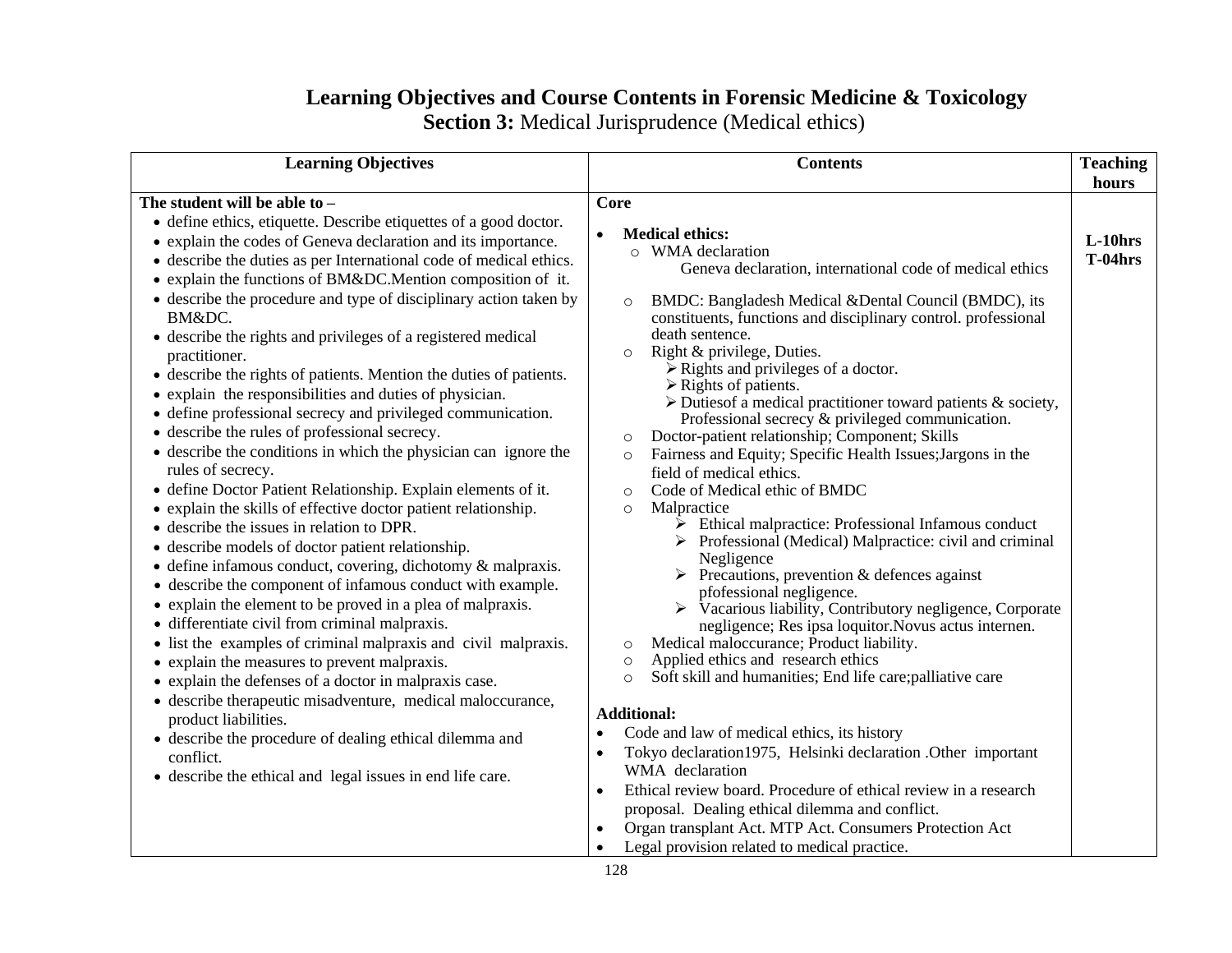## **Learning Objectives and Course Contents in Forensic Medicine & Toxicology Section 4: Forensic Pathology (L-24hrs; T-16hrs)**

| <b>Learning Objectives</b>                                                                                                                                                                                                                                                                                                                                                                                                                                                                                                                                                                                                                                                                                                                                                                                                                                                                                                                                                                                                                                                                                | <b>Contents</b>                                                                                                                                                                                                                                                                                                                                                                                                                                                                                                                                                                                                                                                                                                                                                                                                                                                                              | <b>Teaching</b><br>hours |
|-----------------------------------------------------------------------------------------------------------------------------------------------------------------------------------------------------------------------------------------------------------------------------------------------------------------------------------------------------------------------------------------------------------------------------------------------------------------------------------------------------------------------------------------------------------------------------------------------------------------------------------------------------------------------------------------------------------------------------------------------------------------------------------------------------------------------------------------------------------------------------------------------------------------------------------------------------------------------------------------------------------------------------------------------------------------------------------------------------------|----------------------------------------------------------------------------------------------------------------------------------------------------------------------------------------------------------------------------------------------------------------------------------------------------------------------------------------------------------------------------------------------------------------------------------------------------------------------------------------------------------------------------------------------------------------------------------------------------------------------------------------------------------------------------------------------------------------------------------------------------------------------------------------------------------------------------------------------------------------------------------------------|--------------------------|
| The student will be able to-<br>define autopsy. Describe types of autopsy.<br>$\bullet$<br>describe the objective of medico-legal autopsy.<br>$\bullet$<br>describe the prerequisite of medico-legal autopsy.<br>$\bullet$<br>describe the procedure of external and internal<br>$\bullet$<br>examination.<br>describe cause of negative and obscure autopsy.<br>$\bullet$<br>describe the procedure of exhumation and second<br>$\bullet$<br>autopsy.<br>describe the rules of autopsy. Mention the hazards<br>$\bullet$<br>of autopsy.<br>list the viscera preserved for chemical analysis.<br>$\bullet$<br>define inquest. Describe the content of an inquest.<br>$\bullet$<br>List the indication of magistrate inquest.<br>describe the safe working and proper utilization of a<br>$\bullet$<br>modern morgue and laboratory facilities.<br><b>Additional:</b><br>describe the special procedure in HIV/Corona,<br>custodial death, mutilated and highly decomposed.<br>describe the methods of dead body preservation.<br>$\bullet$<br>describe the procedure of autopsy as per UNHCR<br>$\bullet$ | Core<br>01. Autopsy:<br>Definition; Type; prerequisite; objective;<br>Procedure: external, internal (opening body cavity, $3rd$ incision,<br>$\bullet$<br>removal of viscera, internal exam) and laboratory procedure;<br>Report writing; opinion.<br>Collection and dispatch of specimen.<br>Inquest report: definition, type, content, magistrate inquest.<br>Modern morgue.<br>Exhumation: definition, procedure; importance; $2nd$ autopsy.<br>Forensic anthropology: Post Mortem exam of mutilated and<br>skeletal remains.<br><b>Additional:</b><br>Virtual autopsy procedure, Academic autopsy;<br>$\bullet$<br>Special Autopsy & disposal of radioactive corpse.<br>$\bullet$<br>Recommendation of autopsy as per human right commission.<br>$\bullet$<br>Clinical autopsy: Legal formalities, Procedure; Precaution;<br>$\bullet$<br>Importance<br>Methods of preserving dead body. | L-5hrs<br>T-4hrs         |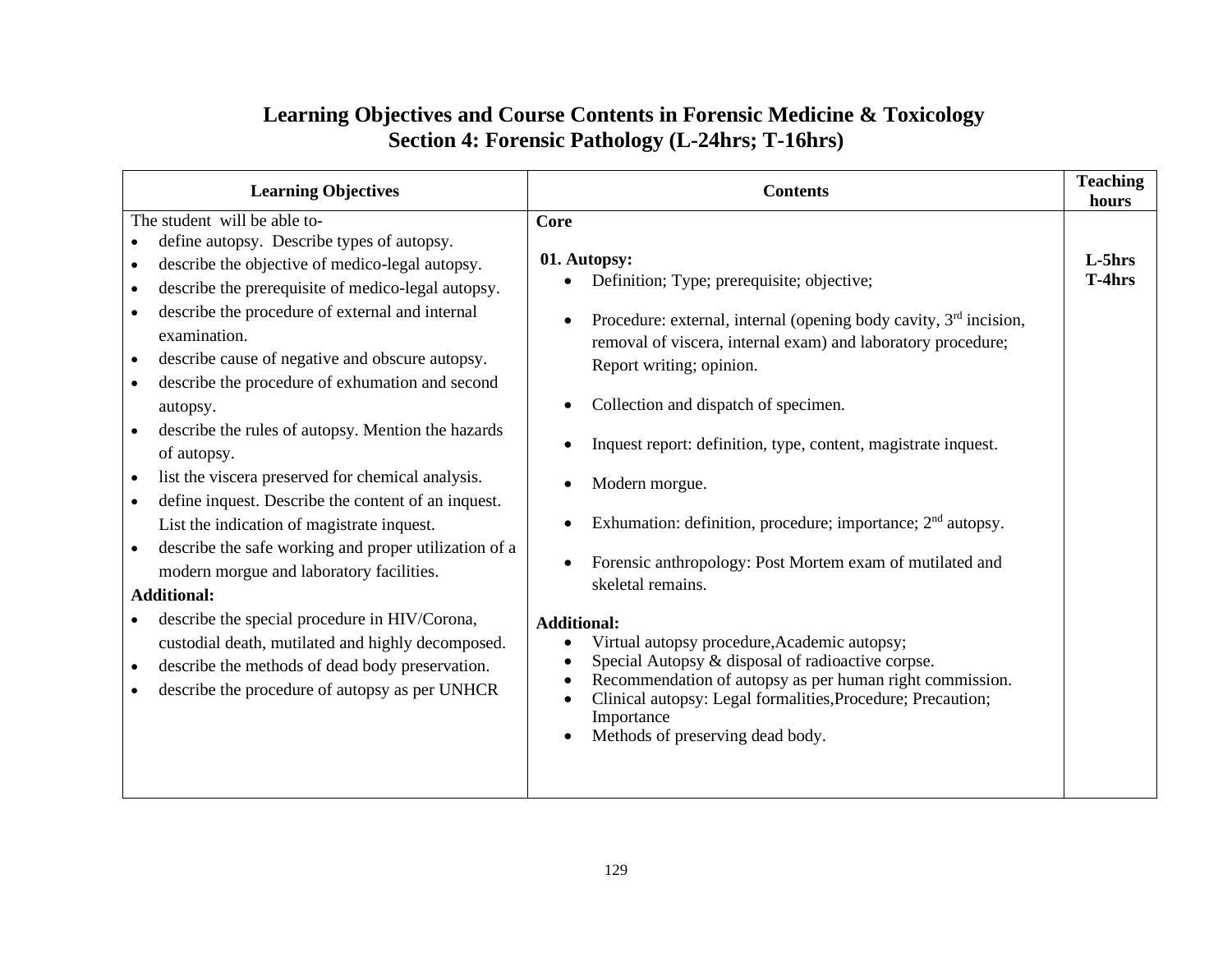# **Forensic Pathology-contt**

| At the end of session the student will be able-                                                                                                                                                                                                                                                                                                                                                                                                                                                                                                                                                                                                                                                                                                                                                                                                                                                                                                                                                                                                                                                | Core:                                                                                                                                                                                                                                                                                                                                                                                                                                                                                                                                                                                                                                                                                                                                                                                      |                       |
|------------------------------------------------------------------------------------------------------------------------------------------------------------------------------------------------------------------------------------------------------------------------------------------------------------------------------------------------------------------------------------------------------------------------------------------------------------------------------------------------------------------------------------------------------------------------------------------------------------------------------------------------------------------------------------------------------------------------------------------------------------------------------------------------------------------------------------------------------------------------------------------------------------------------------------------------------------------------------------------------------------------------------------------------------------------------------------------------|--------------------------------------------------------------------------------------------------------------------------------------------------------------------------------------------------------------------------------------------------------------------------------------------------------------------------------------------------------------------------------------------------------------------------------------------------------------------------------------------------------------------------------------------------------------------------------------------------------------------------------------------------------------------------------------------------------------------------------------------------------------------------------------------|-----------------------|
|                                                                                                                                                                                                                                                                                                                                                                                                                                                                                                                                                                                                                                                                                                                                                                                                                                                                                                                                                                                                                                                                                                |                                                                                                                                                                                                                                                                                                                                                                                                                                                                                                                                                                                                                                                                                                                                                                                            |                       |
| describe the modes of death. Mention the unnatural death.<br>give examples of death due to asphyxia, coma and syncope.<br>describe the changes after death. Mention changes in eyes.<br>$\bullet$<br>define hypostasis. Differentiate hypostasis from bruise.<br>$\bullet$<br>define rigor mortis.<br>$\bullet$<br>explain the mechanism, sequence of appearance and medico-legal<br>$\bullet$<br>importance of rigor mortis.<br>define putrefaction, adipocere formation & mummification.<br>$\bullet$<br>describe the mechanism, cardinal sign, external features and<br>$\bullet$<br>medico-legal importance of putrefaction, adipocere formation and<br>mummification.<br>describe the procedure to estimate time since death.<br>define sudden death. Describe the cause & ML imp of it.<br>$\bullet$<br>list the postmortem artifacts. Explain its importance.<br>$\bullet$<br>describe the autopsy finding to be looked in custodial death.<br>$\bullet$<br>list the questions to be answered to assess the fatality and liability<br>$\bullet$<br>in an esthetic and operative deaths. | 02. Death<br>• Mood and manner of death (natural/unnatural)<br>$\triangleright$ Asphyxia; syncope; coma<br>• PM changes after death:<br>$\triangleright$ Immediate<br>> Early change: skin change, eye change,<br>cooling of body, hypostasis, rigor mortis<br>$\triangleright$ Late change: putrefaction, adipocere formation<br>and mummification<br>• Post mortem artifacts: Resuscitative artifact, agonal<br>artifact and postmortem artifact.<br>• Sudden death.<br>• Custodial death.<br>• Anaesthetic and operative deaths.<br><b>Additional:</b><br>Radioactive carbon( $C_{14}$ ) estimation<br>$\bullet$<br>Forensic entomology<br>$\bullet$<br>Death due to occupational and environmental<br>$\bullet$<br>hazards<br>Dead body management & handling in disaster<br>$\bullet$ | L-6hrs<br>T-3hrs      |
| The student will be able to-<br>define infanticide. Describe the signs of live born, stillborn and<br>dead born. Differentiate live born from dead or stillborn.<br>describe the cause of death in case of infanticide and its modes of<br>$\bullet$<br>death.<br>describe maceration, spalding sign and umbilical cord change.<br>$\bullet$                                                                                                                                                                                                                                                                                                                                                                                                                                                                                                                                                                                                                                                                                                                                                   | Core<br>03. Infanticide: definition, legal bearing, cause of death,<br>mode of death.<br>a. Dead born(def, spalding sign, maceration)<br>b. Live born<br>c. Still born<br><b>Additional:</b><br>Precipitated labor<br>Cot death, SIDS, foeticide<br>Death due to neglect<br>$\bullet$                                                                                                                                                                                                                                                                                                                                                                                                                                                                                                      | $L-2hrs$<br>$T-1$ hrs |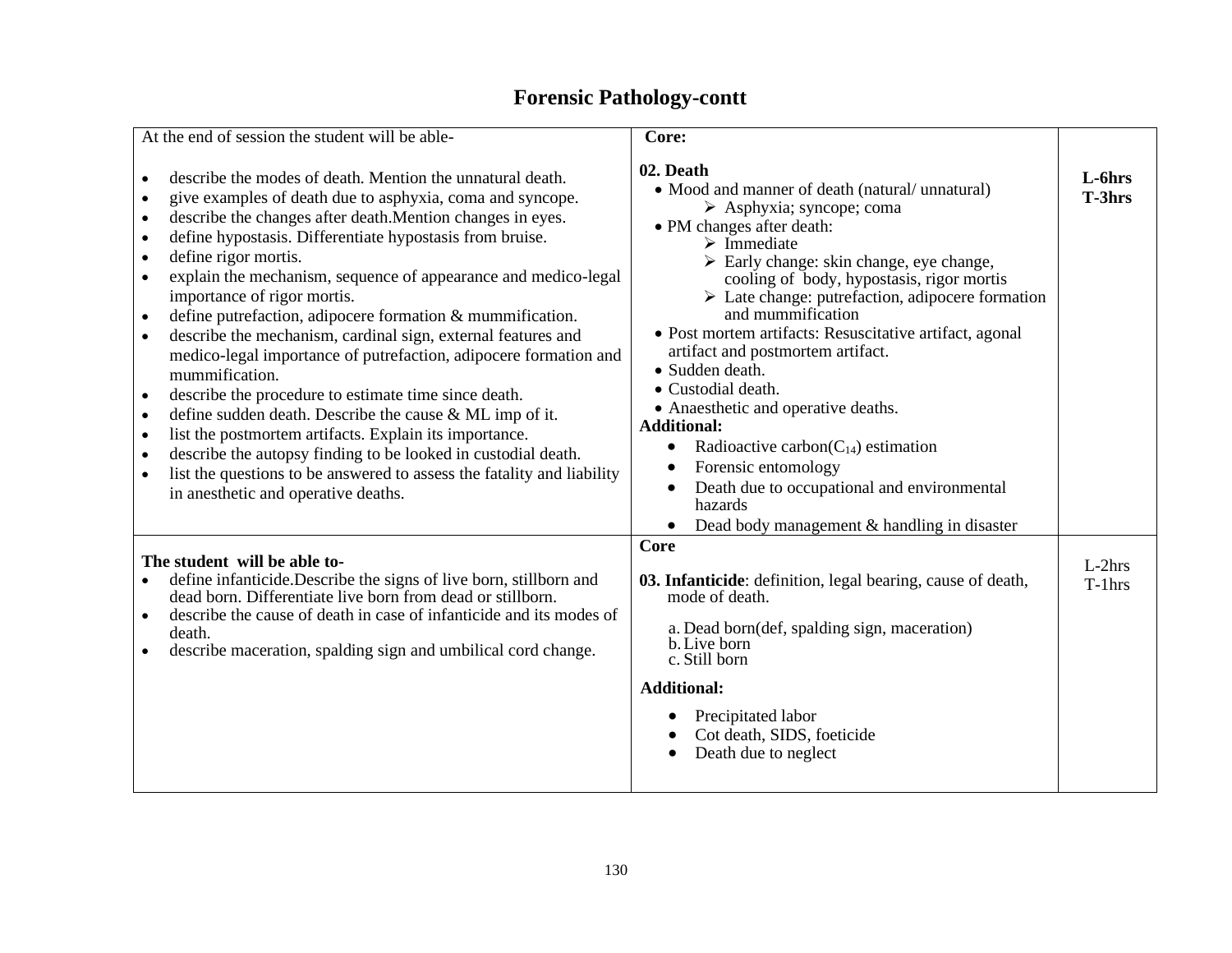| <b>Forensic Pathology-contt</b> |
|---------------------------------|
|---------------------------------|

| The student will be able-<br>define hanging, strangulation, drowning, smothering, choking.<br>$\bullet$<br>describe the types of hanging, strangulation & drowning.<br>$\bullet$<br>describe postmortem findings of hanging, strangulation and<br>drowning.<br>describe the cause of death and medico-legal imp of hanging<br>and strangulation.<br>differentiate hanging from postmortem suspension and<br>strangulation.                                                                                                                                                                                                                                                                                                                                                                                                                                                                                                                                                          | Core:<br>04. Violent asphyxial death:<br>Hanging: def, types, cause of death, mechanism of<br>➤<br>death, PM finding, ML imp.<br>Strangulation: definition, type, throatling, ligature<br>➤<br>strangulation, cause of death, PMfinding, ML imp.<br>Drowning: Definition, types, pathophysiology, PM<br>findings, cause of death, ML imp.<br>Suffocation: smothering, choking, and gagging.<br>➤                                                                                                                                                                                                                                                                                                                 | $L-5$ hrs<br>T-3hrs |
|-------------------------------------------------------------------------------------------------------------------------------------------------------------------------------------------------------------------------------------------------------------------------------------------------------------------------------------------------------------------------------------------------------------------------------------------------------------------------------------------------------------------------------------------------------------------------------------------------------------------------------------------------------------------------------------------------------------------------------------------------------------------------------------------------------------------------------------------------------------------------------------------------------------------------------------------------------------------------------------|------------------------------------------------------------------------------------------------------------------------------------------------------------------------------------------------------------------------------------------------------------------------------------------------------------------------------------------------------------------------------------------------------------------------------------------------------------------------------------------------------------------------------------------------------------------------------------------------------------------------------------------------------------------------------------------------------------------|---------------------|
| Students will be able to -<br>describe the medico-legal importance of crush syndrome.<br>$\bullet$<br>describe the features of traumatic asphyxia.<br>$\bullet$<br>describe the cause of traffic accident and objectives of autopsy<br>$\bullet$<br>in traffic wound.<br>explain the injuries sustained by pedestrian, driver,<br>$\bullet$<br>motorcyclist, and passenger.<br>describe the objectives of autopsy in traffic accident. describe<br>$\bullet$<br>importance of seat belt syndrome.<br>define forensic ballistic.classify firearms. list the composition<br>٠<br>of cartridge. Enumerate diferent cartridges.<br>differentiate exit from entry firearm wound. Describe the<br>٠<br>features of suicidal firearm arm injuries.<br>describe the composition of bomb and effects of bomb blast.<br>٠<br>define joule burn. describe complication of electrocution.<br>$\bullet$<br>describe the cause of death and postmortem features of<br>$\bullet$<br>electrocution. | <b>Core</b><br>05. Wound: (L-6hrs; T-3hrs)<br><b>Transportation wound:</b><br>$\triangleright$ Trauma in RTA; cause, preventive device<br>(helmet, seat belt syndrome);<br>Injuries sustained by pedestrian; driver,<br>motorcyclist; passenger; Crush syndrome.<br>$\triangleright$ Objectives of autopsy in traffic wounds.<br><b>Firearm and explosives:</b><br>$\triangleright$ Fire arms, cartridge composition, fire arm<br>injuries (entry and exit) according to range,<br>medico-legal aspect.<br>Bomb blast and explosion<br><b>Electrocution and lightning.</b><br>Autopsy (mass disaster) protocol<br><b>Additional:</b><br>Transportation: Trauma in Railway disaster; River<br>traffic, Air crush. | L-6hrs<br>T-2hrs    |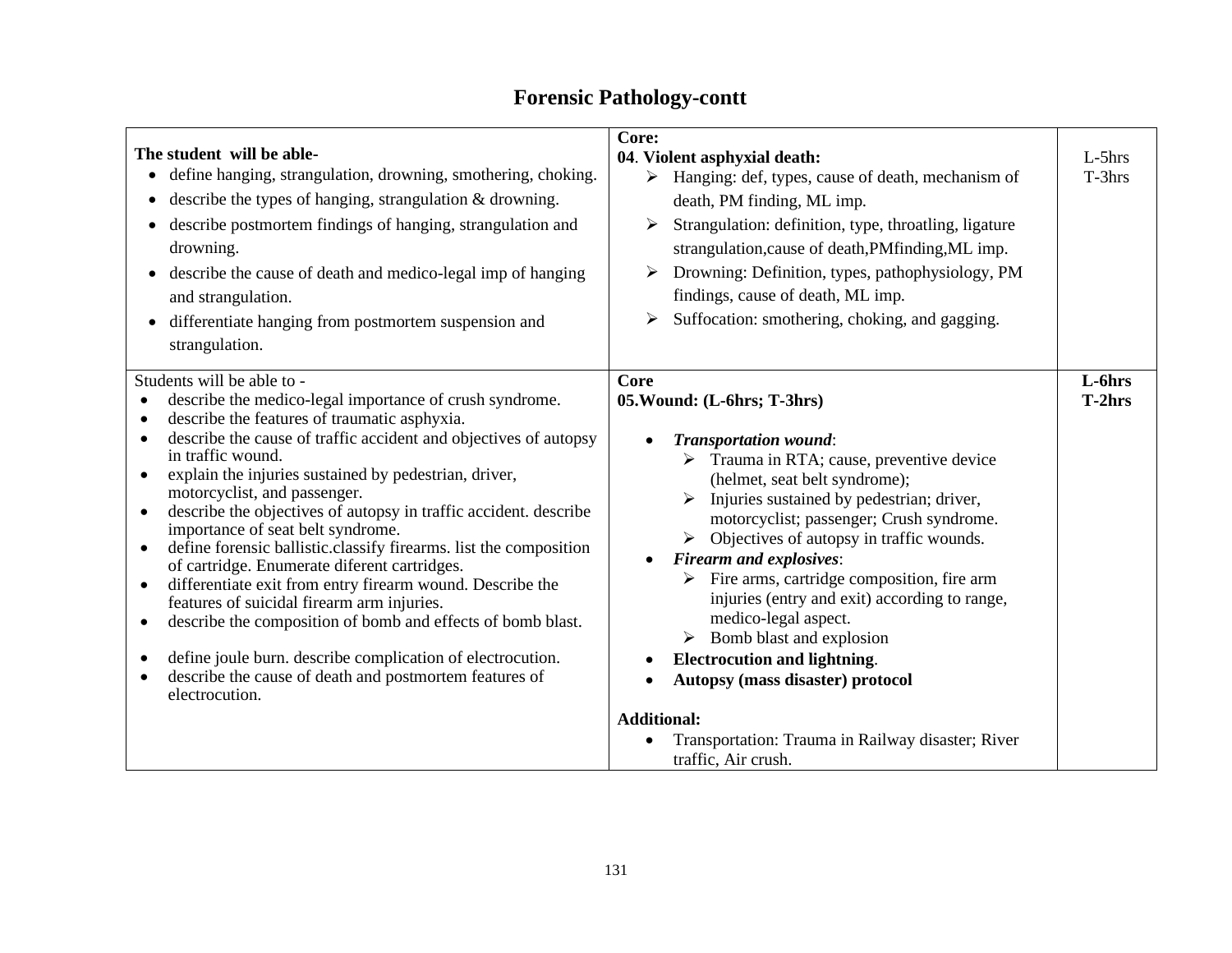## **Learning Objectives and Course Contents in Forensic Medicine & Toxicology Section 5: Clinical Forensic Medicine (L-18hrs; T-12hrs)**

| <b>Learning Objectives</b>                                                                                                                                                                                                                                                                                                                                                                                                                                                                                                                                                                                                                                                                                                                                                                                                                                                                                                                                                                                                                                                                                                                                                                                                                                                                                                                | <b>Contents</b>                                                                                                                                                                                                                                                                                                                                                                                                                                                                                                                                                                                                                                                                                                                                            | <b>Teaching</b><br>hours |
|-------------------------------------------------------------------------------------------------------------------------------------------------------------------------------------------------------------------------------------------------------------------------------------------------------------------------------------------------------------------------------------------------------------------------------------------------------------------------------------------------------------------------------------------------------------------------------------------------------------------------------------------------------------------------------------------------------------------------------------------------------------------------------------------------------------------------------------------------------------------------------------------------------------------------------------------------------------------------------------------------------------------------------------------------------------------------------------------------------------------------------------------------------------------------------------------------------------------------------------------------------------------------------------------------------------------------------------------|------------------------------------------------------------------------------------------------------------------------------------------------------------------------------------------------------------------------------------------------------------------------------------------------------------------------------------------------------------------------------------------------------------------------------------------------------------------------------------------------------------------------------------------------------------------------------------------------------------------------------------------------------------------------------------------------------------------------------------------------------------|--------------------------|
| At the end of session the student will be able to-<br>define& classify death. Differentiate death from suspended<br>$\bullet$<br>animation. Mention the medico-legal importance of somatic<br>death.<br>mention the signs of brain stem death. Describe the<br>diagnostic criteria of brain death.<br>describe the criteria to declare death. Define death trance.<br>Prepare death certificate as per ICT-10.                                                                                                                                                                                                                                                                                                                                                                                                                                                                                                                                                                                                                                                                                                                                                                                                                                                                                                                            | 01. Death:<br>Basic of death: definition, type, ML imp of somatic death;<br>➤<br>signs of death; cause, manner, mechanism of death; Brain<br>death: types, signs, diagnostic criteria.<br>Declaration of death.<br>➤<br>Suspended animation; presumption of death<br>➤                                                                                                                                                                                                                                                                                                                                                                                                                                                                                     | $L-2hrs$<br>T-2hrs       |
| define injury, wound, hurt, battery, assault and homicide.<br>$\bullet$<br>list the components of grievous hurt.<br>$\bullet$<br>classify homicide with examples. Describe the defense and<br>fabricated wound. Mention the cause of death due to wound.<br>classify wounds. Describe the consequence of wound.<br>define, classify and describe the medico-legal importance of<br>$\bullet$<br>abrasion, bruise, laceration, incised and punctured wound.<br>how to determine the age of wound(abrasion, bruise, incised).<br>$\bullet$<br>describe the features of incised wound and chop wound.<br>$\bullet$<br>differentiate incised wound from incised looking wound;<br>$\bullet$<br>suicidal from homicidal cut throat wound; antemortem from<br>postmortem wound; homicidal, suicidal & accidental wound.<br>describe the types of skull fracture, types of intracranial<br>hemorrhage and brain injuries. Mention whiplash injury.<br>describe flail chest; describe the effect of chest wound<br>define domestic violence. Briefly describe features of BBS.<br>$\bullet$<br>describe Manchausen syndrome; Battered wife syndrome.<br>$\bullet$<br>define burn, scald. Describe the types, management,<br>$\bullet$<br>complication and cause of death in burn.<br>define torture. Describe the methods and effects of torture. | 02. Wound:<br>• Medico-legal aspect: injurywound, hurt, battery; grievous<br>hurt; cause of death due to wound; homicide; defense<br>wound; fabricated wound.<br>Mechanical wound: abrasion, bruise, laceration, incised<br>wound and puncture wound<br>$\bullet$ Regional injury:<br>o Head injury: Scalp, skull fructure, Intra cranial<br>hemorrhage, brain injuries.<br>o whiplash injury.Crush syndrome.<br><b>Domestic Violence:</b> Battered Baby syndrom(BBS);<br>$\bullet$<br>Manchausen syndrome; violence against women.<br><b>Thermal injury:</b> Heat (Burn scald) and cold.<br>$\bullet$<br><b>Torture</b><br><b>Neglect and starvation</b><br><b>Additional:</b><br>Chest injury, abdominal injury, genital injury and extremity<br>injury. | $L-09$ hrs<br>$T-04hrs$  |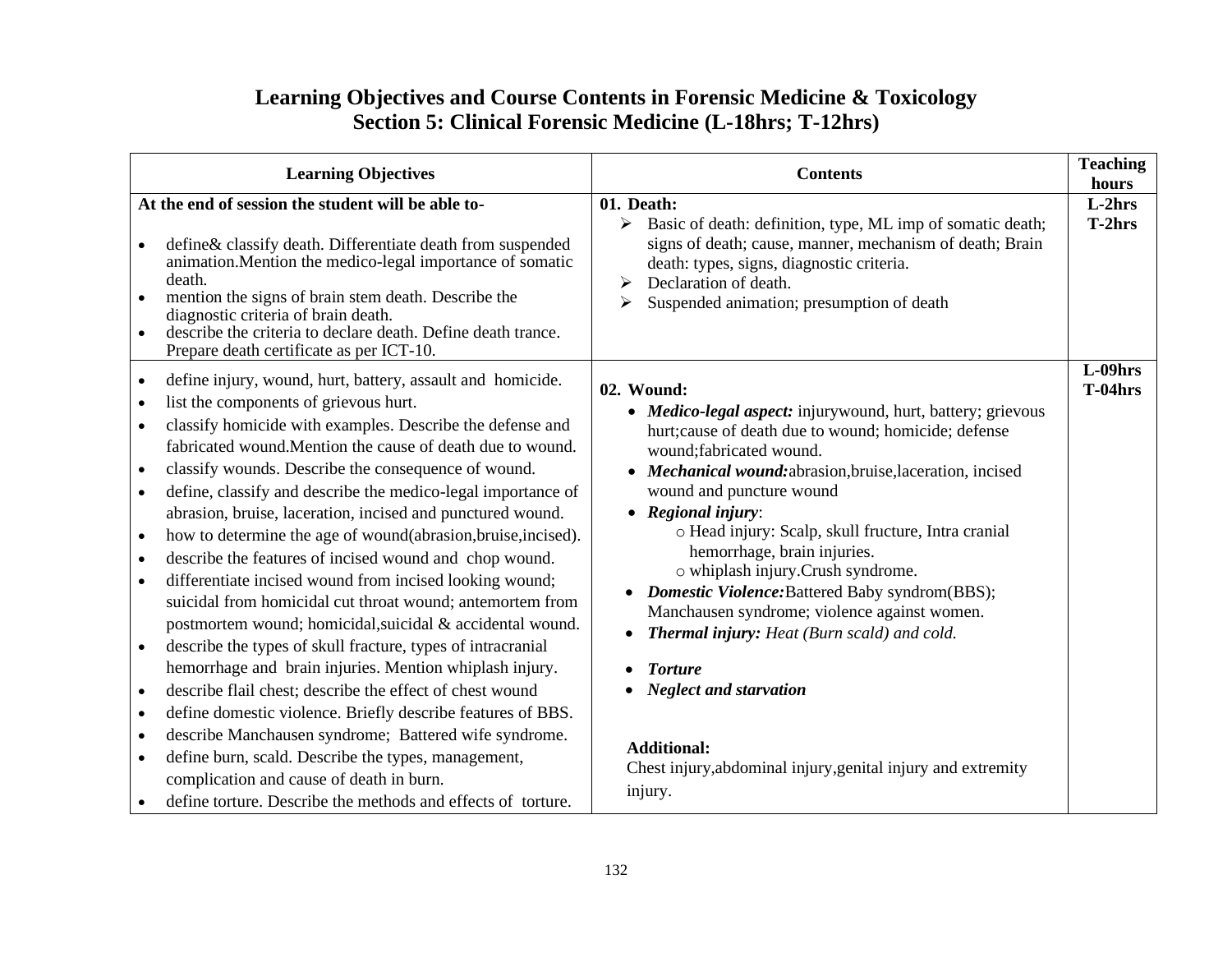| <b>Learning Objectives</b>                                                                                                                                                                                                                                                                                                                                                                                                                                                                                                                                                                                                                                                                                                                                                                                                                                                                                                                          | <b>Contents</b>                                                                                                                                                                                                                                                                                                                                                                                                                                                                                                                                                                                                                                                                                                         | <b>Teaching</b><br>hours |
|-----------------------------------------------------------------------------------------------------------------------------------------------------------------------------------------------------------------------------------------------------------------------------------------------------------------------------------------------------------------------------------------------------------------------------------------------------------------------------------------------------------------------------------------------------------------------------------------------------------------------------------------------------------------------------------------------------------------------------------------------------------------------------------------------------------------------------------------------------------------------------------------------------------------------------------------------------|-------------------------------------------------------------------------------------------------------------------------------------------------------------------------------------------------------------------------------------------------------------------------------------------------------------------------------------------------------------------------------------------------------------------------------------------------------------------------------------------------------------------------------------------------------------------------------------------------------------------------------------------------------------------------------------------------------------------------|--------------------------|
| The student will be able to-<br>explain the medico-legal issues in marriage. describe when<br>marriage become null and void. Outline conditions where a<br>women can demand divorce.<br>differentiate between true $\&$ false virginity, impotency $\&$<br>sterility. describe the causes of impotency $\&$ sterility in<br>male or female. Outline the procedure to examine<br>impotency case. describe the medico-legal issues.<br>describe the prerequisite and procedure of examination of<br>victim or accused of sexual assault.<br>identify signs of rape and other sexual offences with their<br>medico-legal importance. Describe the complications of<br>rape.<br>classify hymen. Differentiate fimbriated from ruptured<br>hymen.<br>describe the genital and extragenital sign of virginity.<br>describe collection, preservation, and dispatch of swab,<br>blood, stains, hair and body fluid.<br>describe different sexual deviations | <b>CORE:</b><br>03. Forensic aspect of sex:<br>• Medico-legal aspect related with marriage.<br>• Impotency, sterility; Medico-legal aspect.<br>• Legitimacy; Paternity and maternity.<br>• Hymen: Type, cause of rupture; medico-legal aspect.<br>• Virginity and defloration.<br><b>Sexual offences:</b><br>Natural: Rape, Adultery, Incest.<br>Unnatural: sodomy, Lesbianism, Buccal coitus,<br><b>Bestiality</b><br>Investigations: collection & dispatch of specimen<br>(HVS, stain, hair, blood); radiology<br>Medico-legal report preparation: Impotency, fixation of<br>paternity & maternity, report on sexual violence; rape.<br>Sexual perversions: sadism, masochism, voyuerism,<br>necrphilia, necrophagia. | $L-7hrs$<br>T-3hrs       |
|                                                                                                                                                                                                                                                                                                                                                                                                                                                                                                                                                                                                                                                                                                                                                                                                                                                                                                                                                     | <b>Additional:</b><br>Psychosexual instinct;<br>legal provisions related.                                                                                                                                                                                                                                                                                                                                                                                                                                                                                                                                                                                                                                               |                          |

## **Clinical Forensic Medicine-Contt**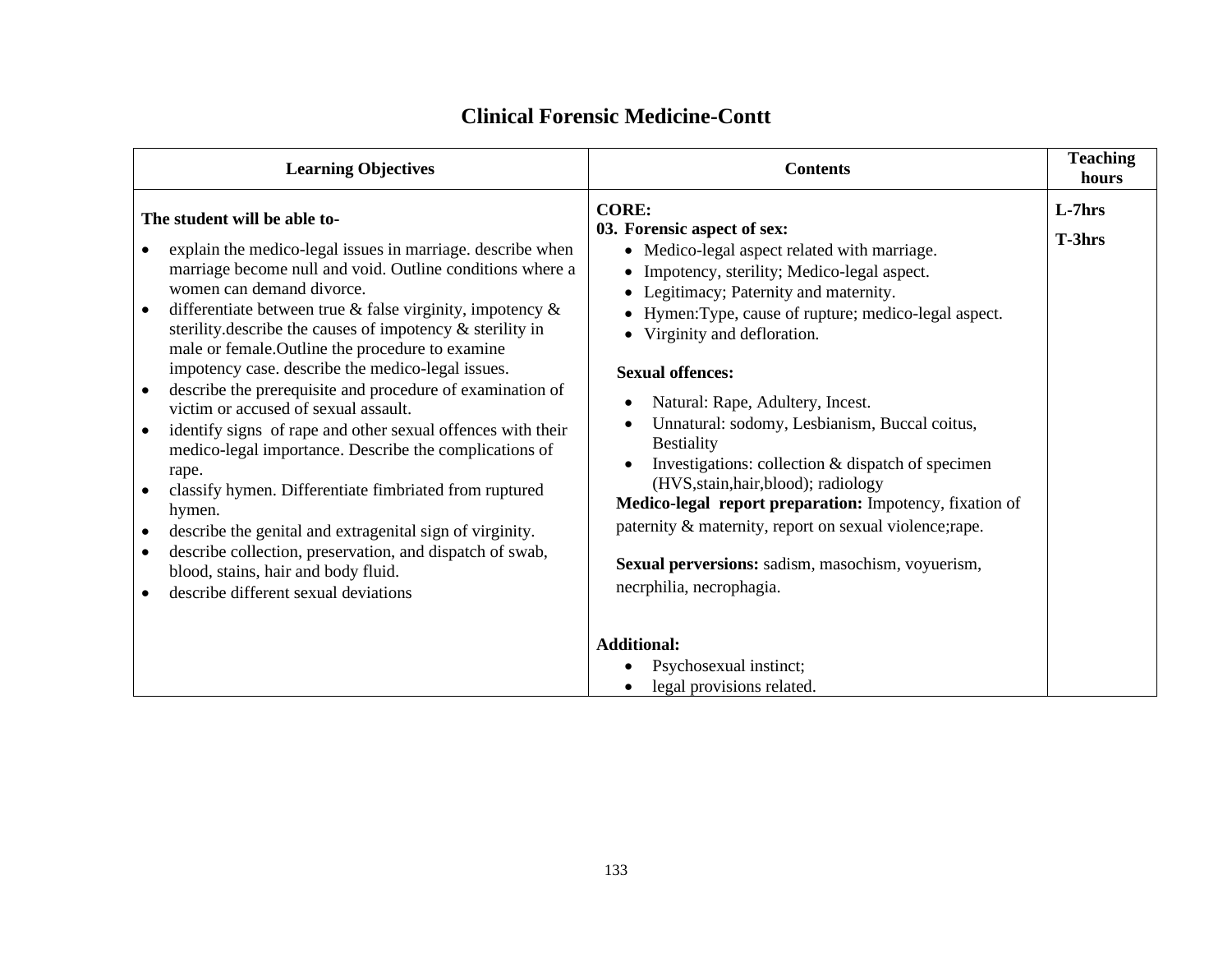## **Learning Objectives and Course Contents in Forensic Medicine & Toxicology Section 6: Identification**

| <b>Learning Objectives</b>                                                                                              | <b>Contents</b>                                                                                                                 | <b>Teaching</b><br>hours |
|-------------------------------------------------------------------------------------------------------------------------|---------------------------------------------------------------------------------------------------------------------------------|--------------------------|
| The student will be able to-                                                                                            |                                                                                                                                 |                          |
| describe the objectives/purpose of identification.<br>$\bullet$                                                         | <b>CORE:</b><br><b>Identification:</b>                                                                                          | L-6hrs<br>T-3hrs         |
| enumerate the traits of identification.<br>$\bullet$                                                                    | • Definition, types, objectives, and method of                                                                                  |                          |
| identify those traits that are applicable for living.<br>$\bullet$                                                      | identification.<br>• Identification traits; Identity of living persons $\&$ dead                                                |                          |
| describe how to differentiate different race.<br>$\bullet$                                                              | bodies.                                                                                                                         |                          |
| explain the technique of sex determination. Describe the<br>$\bullet$<br>ML imp of sex.                                 | • Race, religion, sex.<br>• Age: medico-legal importance; estimation of age.<br>· Tattoo, scar, stature, mole, birthmark        |                          |
| describe the medico-legal importance of age. Mention<br>$\bullet$<br>the prerequisite $&$ procedure of age estimation.  | • Stature, occupational marks.<br>• Trace Evidence.                                                                             |                          |
| explain the role of forensic radiology and forensic<br>$\bullet$<br>odontology in identification.                       | • Forensic Dactylography.<br>• Forensic Radiology: introduction, scope and medico-<br>legal issues.                             |                          |
| define dactylography. Describe its type & importance.<br>$\bullet$                                                      | • Forensic Odontology: introduction, scope and forensic                                                                         |                          |
| define scar. Describe nature & importance.<br>$\bullet$                                                                 | issues.<br>• Bite marks; Modern technologies used in identification                                                             |                          |
| define trace evidence. Describe the information that<br>$\bullet$<br>could be concluded by blood stain, hair and semen. | • Identification in mass death $&$ examination of human<br>remains.                                                             |                          |
| determine the cause and nature of death from the trace<br>$\bullet$<br>evidences.                                       | <b>Additional:</b><br>X-ray identification.                                                                                     |                          |
| describe the information provided by examination of<br>$\bullet$<br>bite marks.                                         | Superimposition. Lip print<br>Brain fingerprinting;<br>$\bullet$                                                                |                          |
| describe procedure of identification in mass death $\&$<br>skeleton remain.                                             | Lie detector.<br>Biometrics; retina scan, Iris scan.<br>Forensic Voice analysis<br>$\bullet$<br>Questioned document examination |                          |
|                                                                                                                         | Forensic ballistic                                                                                                              |                          |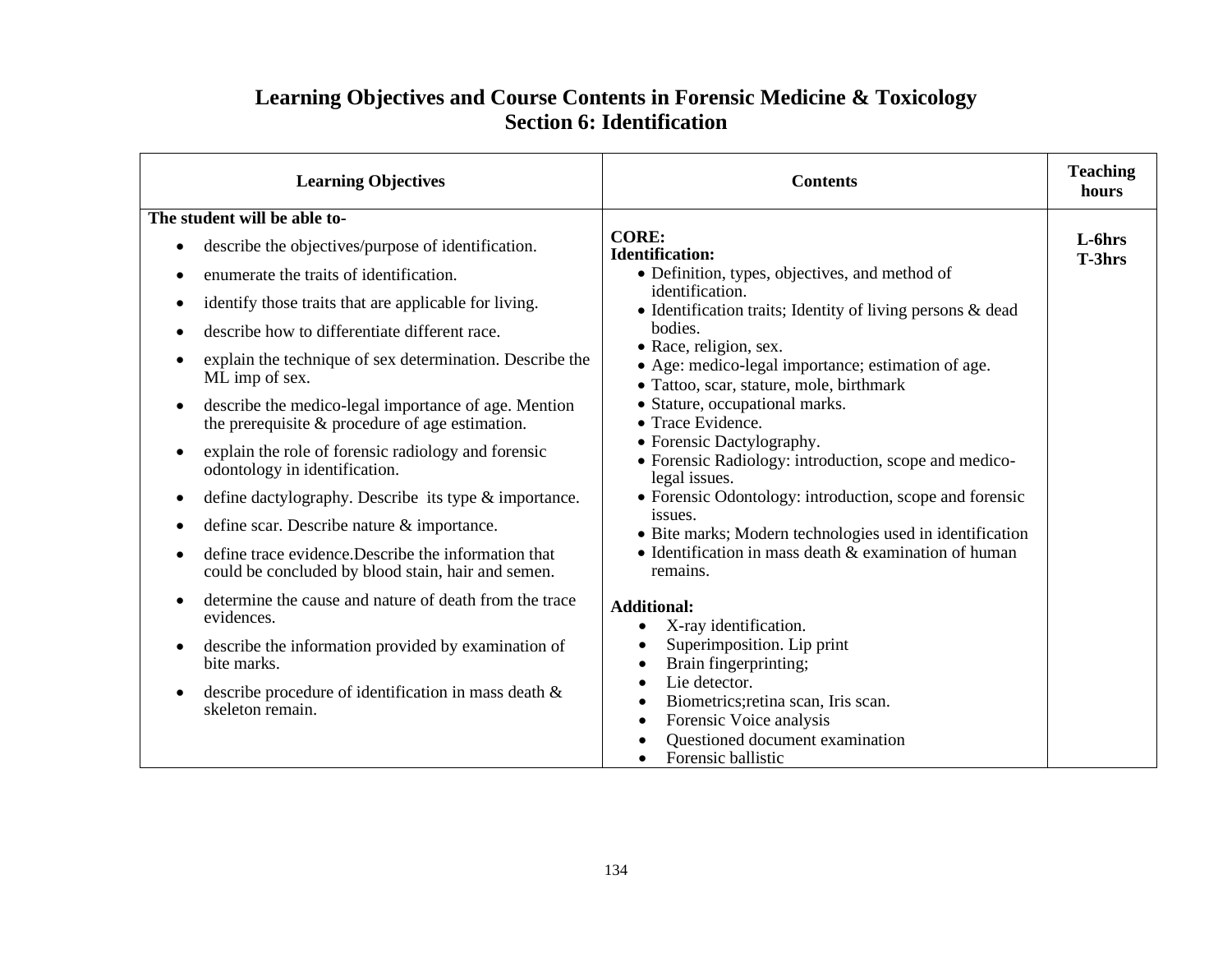| <b>Section 7: Forensic aspect of reproduction</b>                                                                                                                                                                                                                                                                                                                                                                                                                                                                                                                                                                                                                                              |                                                                                                                                                                                                                                                                                                                                                                                                                                                                                                                                                                                                                                                                                                                                                                                                                                                                                                               |                          |  |  |
|------------------------------------------------------------------------------------------------------------------------------------------------------------------------------------------------------------------------------------------------------------------------------------------------------------------------------------------------------------------------------------------------------------------------------------------------------------------------------------------------------------------------------------------------------------------------------------------------------------------------------------------------------------------------------------------------|---------------------------------------------------------------------------------------------------------------------------------------------------------------------------------------------------------------------------------------------------------------------------------------------------------------------------------------------------------------------------------------------------------------------------------------------------------------------------------------------------------------------------------------------------------------------------------------------------------------------------------------------------------------------------------------------------------------------------------------------------------------------------------------------------------------------------------------------------------------------------------------------------------------|--------------------------|--|--|
| <b>Learning Objectives</b>                                                                                                                                                                                                                                                                                                                                                                                                                                                                                                                                                                                                                                                                     | <b>Contents</b>                                                                                                                                                                                                                                                                                                                                                                                                                                                                                                                                                                                                                                                                                                                                                                                                                                                                                               | <b>Teaching</b><br>hours |  |  |
| The student will be able to-<br>• explain the procedure of artificial insemination with their<br>medico-legal importance.describe the medico-legal issues in<br>IVF.<br>• Diagnose pregnancy and delivery with their medico-legal<br>importance.describe the signs & PM findings of pregnancy.<br>describe the signs of recent delivery in living and dead.<br>• defineabortion with its type. Describe the method,<br>complication, management, duties and medico-legal<br>importance of criminal abortion. List the indication of<br>therapeutic abortion.<br>• describe medico-legal importance of viable age.                                                                              | <b>Forensic aspect reproduction:</b><br>• Artificial insemination and other artificial methods of<br>conception with medico-legal implication (IVF, cloning).<br>• Surrogated mother & baby.<br>• Pregnancy: Medico-legal importance; Signs of pregnancy &<br>duration. PM finding of pregnancy.<br>• Delivery: signs of recent $&$ remote delivery in living $&$ dead.<br>• Abortion: types, methods, complication,<br>managementandduties of medical practitioner.<br>• Indication of therapeutic abortion. Spontaneous, Artificial<br>(justifiable and criminal abortion).<br><b>Additional:</b><br>· Feticide and viability; IUF death. • MTP act;<br>$\bullet$ Infertility & its medico-legal issues; Invitro Fertilization                                                                                                                                                                              | $L-5$ hrs<br>$T-3hrs$    |  |  |
| <b>Section -08:</b> Forensic Psychiatry                                                                                                                                                                                                                                                                                                                                                                                                                                                                                                                                                                                                                                                        |                                                                                                                                                                                                                                                                                                                                                                                                                                                                                                                                                                                                                                                                                                                                                                                                                                                                                                               |                          |  |  |
| Students will be able to:<br>define forensic psychiatry. describe the features of<br>mental illness.<br>how to diagnose a case of mental disorder.<br>$\bullet$<br>describe how to fix-up civil, criminal and social<br>$\bullet$<br>responsibilities of an insane person.<br>define delusion, illusion, hallucination & delirium.<br>Describe the types of hallucination and delusion with its<br>medico-legal importance.<br>Explain McNaughten's rule. Describe the civil &<br>$\bullet$<br>criminal responsibilities.<br>Explain the role of personality disorder and substance<br>abuse related with crimes and its medicolegal<br>importance.<br>Differentiate true from false insanity. | <b>CORE:</b><br>Definition of forensic psychiatry. Classification of mental<br>$\bullet$<br>disorder, lucid interval, testamentary capacity.<br>Important terms of forensic psychiatry. Elements of<br>forensic psychiatry(psychosis, neurosis, delirium, delusion,<br>illusion, hallucination, confabulation, phobia, impulse etc)<br>Issues of incompetency to stand trial/event.<br>Criminal responsibility of an insane person.<br>٠<br>Personality disorder related with crime.<br>Aggressive behavior and medicolegal issues<br>Diminished responsibility.<br>$\bullet$<br>Civil and Social responsibilities.<br>$\bullet$<br>Substance abuse affecting mental state<br>$\bullet$<br>True insanity and feigned insanity:<br>$\bullet$<br>Rules in relation to forensic psychiatry.<br>$\bullet$<br><b>Additional:</b><br>Mental health act<br>Advances in forensic Psychiatry.<br>Psychosexual instinct | $L-4hrs$<br>$T-2hrs$     |  |  |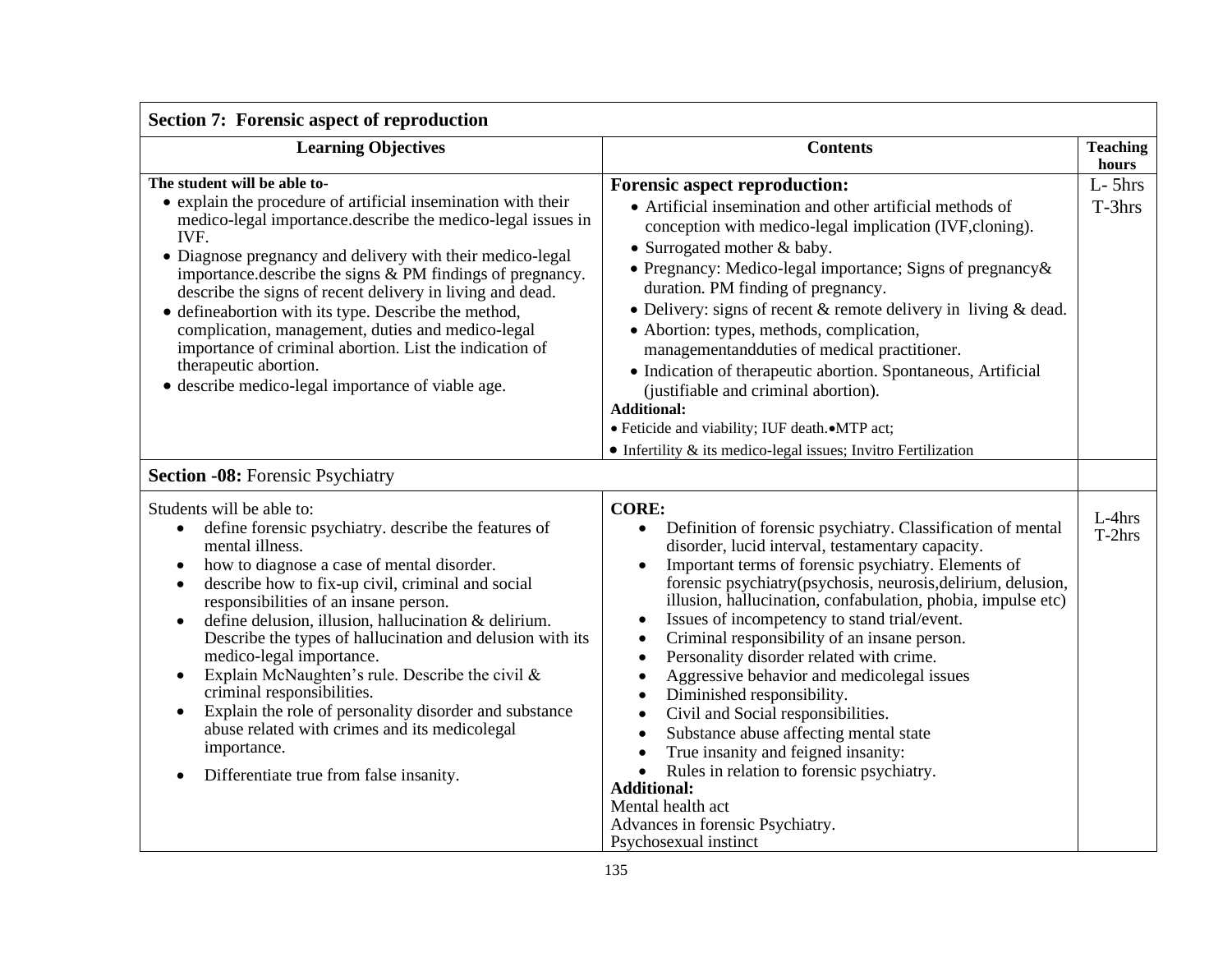| <b>Learning Objectives and Course Contents in Forensic Medicine &amp; Toxicology</b> |
|--------------------------------------------------------------------------------------|
| <b>Section-09: Forensic Toxicology</b>                                               |

| <b>Learning Objectives</b>                                                                                                                                                                                                                                                                                                                                                                                                                                                                                                                                                                                                                                     | <b>Contents</b>                                                                                                                                                                                                                                                                                                                                                                                                                                                                                                                                                                                                                                                                                                                                                                                                                                                                                                                                                                                                                                                                                                                                                                                                                                                                                                                                                                                                          | <b>Teaching</b><br>hours     |
|----------------------------------------------------------------------------------------------------------------------------------------------------------------------------------------------------------------------------------------------------------------------------------------------------------------------------------------------------------------------------------------------------------------------------------------------------------------------------------------------------------------------------------------------------------------------------------------------------------------------------------------------------------------|--------------------------------------------------------------------------------------------------------------------------------------------------------------------------------------------------------------------------------------------------------------------------------------------------------------------------------------------------------------------------------------------------------------------------------------------------------------------------------------------------------------------------------------------------------------------------------------------------------------------------------------------------------------------------------------------------------------------------------------------------------------------------------------------------------------------------------------------------------------------------------------------------------------------------------------------------------------------------------------------------------------------------------------------------------------------------------------------------------------------------------------------------------------------------------------------------------------------------------------------------------------------------------------------------------------------------------------------------------------------------------------------------------------------------|------------------------------|
| Students will be able to:<br>define and classify poison.<br>describe the factors modifying the action<br>of poisons.<br>describe the duties of a doctor in case of<br>poisoning.<br>outline the principles of management of<br>acute poisoning.<br>outline the principles of management of<br>chronic poisoning.<br>describe the mechanism, FD, features,<br>complication, management, ML imp &<br>postmortem finding of specific poison.<br>describe post mortem appearances in<br>respective poisoning cases.<br>describe preventive measure of drug<br>$\bullet$<br>abuse, domestic, insecticides and food<br>poisoning.<br>define drunkenness, vitriolage. | <b>Toxicology</b><br><b>CORE:</b><br>General aspects of poisoning:<br>Forensic Toxicology. Legal provisions related to Poisons & poisoning.<br>$\bullet$<br>General aspect of toxicology.<br>$\bullet$<br>Poisons. Classification of poisons.<br>$\bullet$<br>Factors modifying the action of poison.<br>Antidote.<br>Principles of Management of acute & chronic poisoning.<br>$\bullet$<br>Prevention of domestic poison & therapeutic poison.<br>$\bullet$<br><b>Specific Poisoning:</b><br>Corrosive poisons: strong acids and alkalis.<br>Acetaminophen (paracetamol) poisoning.<br>Metallic poisons: Lead, Arsenic, Copper and Mercury.<br>Delirients: Dhatura, Cannabis.<br>$\bullet$<br>Somniferous agents: Opium and its derivatives; Hypnotics- Barbiturate.<br>$\bullet$<br>Inebriates: Alcohol, methyl alcohol.<br>$\bullet$<br>Petroleum product: Kerosene oil.<br>Gaseous poisons: Carbon monoxide, Chlorine, CO <sub>2</sub> , Cooking gas<br>(methane).<br>Insecticides: Organo-phosphorus comp (OPC) and chloro-compound.<br>Snake Bite.<br>Drug dependence and drug abuse. Doping.<br>Food poisoning.<br>Potka fish(Puffer fish)<br><b>Additional:</b><br>Spinal poison; Cardiac poison; cocaine;<br>Organic irritant:ricinuscommunis; ergot;arbusprecatorius;<br>calatropis; cathraides; scorpion.<br>Clinical toxicology; Environmental toxicology; Occupational toxicology;<br>Analytic toxicology. | $L-20$ hrs<br><b>T-05hrs</b> |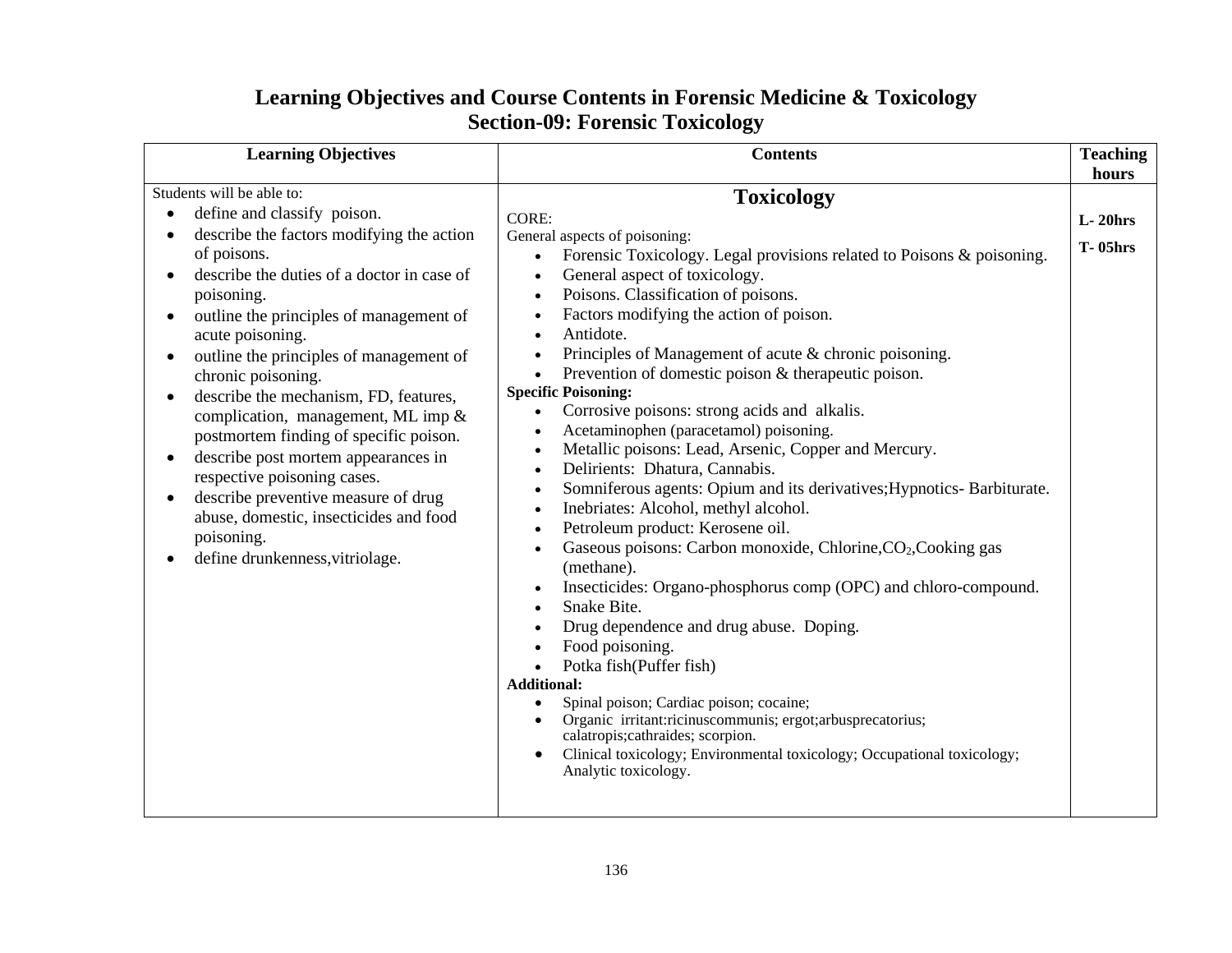| <b>Learning Objectives and Course Contents in Forensic Medicine &amp; Toxicology</b> |
|--------------------------------------------------------------------------------------|
| Section-10: PRACTICAL (40hrs)                                                        |

| <b>Learning Objectives</b>                                                                                                                                                                                                                                                                                                                                                                                                                                                                                     | <b>Contents</b>                                                                                                                                                                                                                                                                                                                                                                                                                                                                                                                                                                                                                                                                                                                                                                                                                                                                                                                                                                                                                                                                                                                                                                                                                                                                                                                                                                                                                                                  | <b>Teaching</b><br>hours                                             |
|----------------------------------------------------------------------------------------------------------------------------------------------------------------------------------------------------------------------------------------------------------------------------------------------------------------------------------------------------------------------------------------------------------------------------------------------------------------------------------------------------------------|------------------------------------------------------------------------------------------------------------------------------------------------------------------------------------------------------------------------------------------------------------------------------------------------------------------------------------------------------------------------------------------------------------------------------------------------------------------------------------------------------------------------------------------------------------------------------------------------------------------------------------------------------------------------------------------------------------------------------------------------------------------------------------------------------------------------------------------------------------------------------------------------------------------------------------------------------------------------------------------------------------------------------------------------------------------------------------------------------------------------------------------------------------------------------------------------------------------------------------------------------------------------------------------------------------------------------------------------------------------------------------------------------------------------------------------------------------------|----------------------------------------------------------------------|
| <b>Practicals:</b><br>The students will be able to:<br>• perform examination of medico-legal cases<br>individually.<br>• perform medico-legal autopsies under<br>supervision.<br>• attend the court as a witness and give<br>deposition as an expert witness.<br>• prepare/write certificates on injury cases,<br>births, deaths, sickness & fitness, discharge<br>etc.<br>• prepare ten reports on medico-legal<br>autopsies.<br>• prepare dying declaration.<br>• recognize medico-legal cases individually. | A. Demonstration: (18hrs)<br>Demonstration & observation of ten medico-legal autopsies.<br>Observation/examination of intoxicated persons in the ward (Indoor).<br>Flip chart<br>$\bullet$<br>Weapons: Blunt weapons; Sharp Cutting weapons; sharp<br>pointed<br>Dangerous weapon: firearms<br>Forensic photograph:<br>Identity: Tattoo; fingerprint; Barr body & Davidsons body<br>$\circ$<br>Thanatology: Marbling, degloving, demonstration rigor<br>$\circ$<br>mortis<br>Asphyxial death: Ligature marks; FB in trachea(Choking)<br>$\circ$<br>Hanging; Strangulation; Partial hanging; smothering;<br>sexual asphyxia; traumatic asphyxia; diatoms; drowning.<br>Trauma: Hesitation cut; fabricated injury; incised wound;<br>cut throat wound with hesitation mark; defence wound;<br>shotgun injury; pattern abrasion; graze abrasion; contact<br>rifle entry wound; chop wound; pugilistic attitude; soot<br>particle in the trachea; Lacerated wound;<br>Toxicology specimen(poison)<br>Corrosives: Hcl, H <sub>2</sub> SO <sub>4</sub> , HNO <sub>3</sub> , carbolic acid; Oxalic acid;<br>Salicylic acid; corrosive alkali.<br>Inorganic: lead; copper; Arsenic; Mercury; Phosphorus.<br>Organic: chili seeds; Snake.<br>Systemic:<br>CNS: inebrients(Alcohol; methy alcohol);<br>delerients (Dhatura, Cannabis Indica);<br>Poppy(Opium); Nux vomica<br>Insecticides: OPC; Chloro-compund<br>Domestic: kerosene; naphthalene; harpic; savlon; Dettol. | 2hrs<br>2hrs<br>2hrs<br>2hrs<br>2hrs<br>2hrs<br>2hrs<br>2hrs<br>2hrs |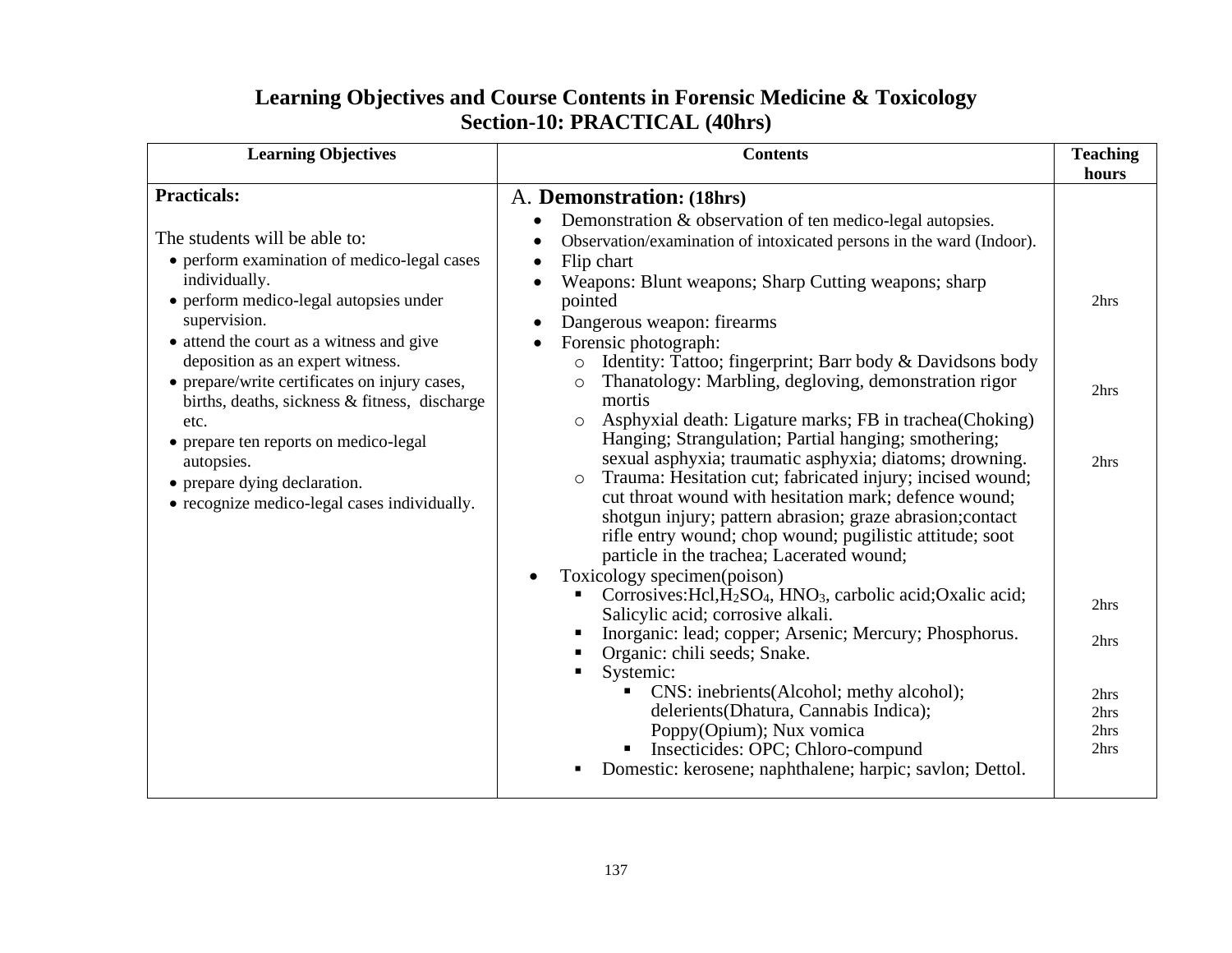| The students will be able to:<br>explain the procedures of examination of<br>$\bullet$<br>victim of sexual offences, physical assault.<br>explain and describe the procedure of<br>$\bullet$<br>postmortem examination.<br>explain the procedures of determination of<br>$\bullet$<br>age.<br>describe the suspected poisoning cases and<br>$\bullet$<br>can describe the emergency management of<br>an intoxicated patient in the ward.<br>prepare injury report, postmortem report;<br>$\bullet$<br>age estimation report, mental state report,<br>death certificate, death note for patients<br>record, Sickness and fitness certificate,<br>discharge certificate, | B. Exercise: (22yrs)<br>Preparation of certificates on following Medico-legal situations:<br>Prepare 5-10 Injury report<br>$\circ$<br>Prepare 10 Postmortem reports<br>$\circ$<br>Prepare death certificate according to ICD-10 with<br>$\Omega$<br>recording of death note.<br>Prepare medical(fitness & sickness) certificate; discharge<br>$\circ$<br>certificate; Birth certificate.<br>Prepare report on Insanity.<br>Prepare age estimation report.<br>$\circ$<br>Prepare report of sexual assault.<br>$\circ$<br>Recoding Dying declaration.<br>Examine for estimation of the age of a person.<br>Examine victim of physical assault.<br>$\bullet$<br>Examine victim of sexual assault.<br>Examine a drunkenness case<br>Management of poisoning case<br>$\bullet$<br>Age estimation from bones by X-rays. | 10hrs<br>2hrs<br>2hrs<br>2hrs<br>2hrs<br>2hrs<br>2hrs |
|------------------------------------------------------------------------------------------------------------------------------------------------------------------------------------------------------------------------------------------------------------------------------------------------------------------------------------------------------------------------------------------------------------------------------------------------------------------------------------------------------------------------------------------------------------------------------------------------------------------------------------------------------------------------|-------------------------------------------------------------------------------------------------------------------------------------------------------------------------------------------------------------------------------------------------------------------------------------------------------------------------------------------------------------------------------------------------------------------------------------------------------------------------------------------------------------------------------------------------------------------------------------------------------------------------------------------------------------------------------------------------------------------------------------------------------------------------------------------------------------------|-------------------------------------------------------|
|                                                                                                                                                                                                                                                                                                                                                                                                                                                                                                                                                                                                                                                                        | Assignment.<br>C. Observation                                                                                                                                                                                                                                                                                                                                                                                                                                                                                                                                                                                                                                                                                                                                                                                     |                                                       |
|                                                                                                                                                                                                                                                                                                                                                                                                                                                                                                                                                                                                                                                                        | D. Experiment:<br>E. Role play: Drunkenness Infamous conduct<br>F. Presentation<br>G. Problem solving:                                                                                                                                                                                                                                                                                                                                                                                                                                                                                                                                                                                                                                                                                                            |                                                       |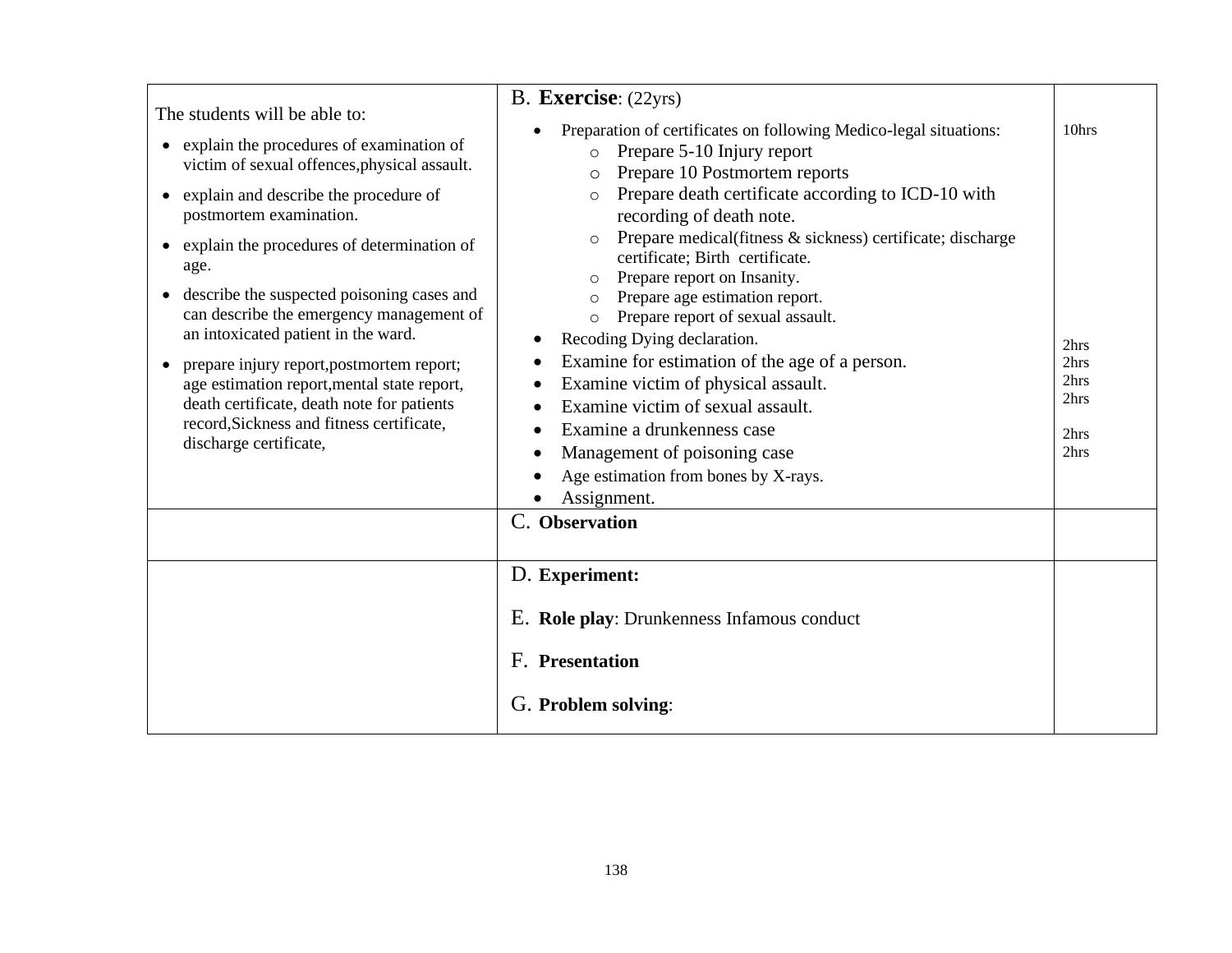## **Learning Objectives and Course Contents in Forensic Medicine & Toxicology Section-11: Observation of ten Medico-legal Autopsies (10days)**

| <b>Learning Objectives</b>                                                                                                                                                                                                                                                                                                                                                                                                                                                                                                                                                                                                                                                                                                                                                      | <b>Contents</b>                                                                                                                                            | <b>Teaching</b><br>hours |
|---------------------------------------------------------------------------------------------------------------------------------------------------------------------------------------------------------------------------------------------------------------------------------------------------------------------------------------------------------------------------------------------------------------------------------------------------------------------------------------------------------------------------------------------------------------------------------------------------------------------------------------------------------------------------------------------------------------------------------------------------------------------------------|------------------------------------------------------------------------------------------------------------------------------------------------------------|--------------------------|
| The student will be able to:<br>note the particulars of deceased, case no, Police station<br>reference case/GDE no with date; name & number of the police<br>constable, date of time of dispatch and arrival of dead body.<br>scrutinize the documentary prerequisites and other prerequisites<br>for medico-legal autopsy<br>observe and note the changes of death on the dead body.<br>observe and note the marks in relation to identification.<br>observe and note the external injuries.<br>observe and note the external examination.<br>observe and note the incisions for opening body cavities.<br>observe and note the findings of internal examination $\&$ viscera.<br>observe and note the procedure of viscera preserved,<br>preservative used, packed & labeled. | • College authority will contact and fix the<br>schedule with suitable time & date to attend.<br>• Transport will be provided by the college<br>authority. | 8 days                   |

### **Learning Objectives and Course Contents in Forensic Medicine & Toxicology Section-12: Day visit-06**

| <b>Learning Objectives</b>                                                                                                                                                                                                                                                                                                                                                                                                  | Contents        | <b>Teaching hours</b>                                                                                                                       |         |
|-----------------------------------------------------------------------------------------------------------------------------------------------------------------------------------------------------------------------------------------------------------------------------------------------------------------------------------------------------------------------------------------------------------------------------|-----------------|---------------------------------------------------------------------------------------------------------------------------------------------|---------|
| The student will be able to:<br>note the name of the court students attend $\&$ other type of<br>courts present here; date<br>observe the court environment and court etiquette.<br>observe role of public prosecutor office.<br>observe the role of judge, public procecutor & defense lawyer<br>observe the court procedure and gain a practical experience.<br>prepare an assaignment on your experience of court visit. | Visit to court. | $\bullet$ College authority will contact<br>and fix suitable time & date<br>to attend.<br>• Transport will be provided<br>by the institute. | One day |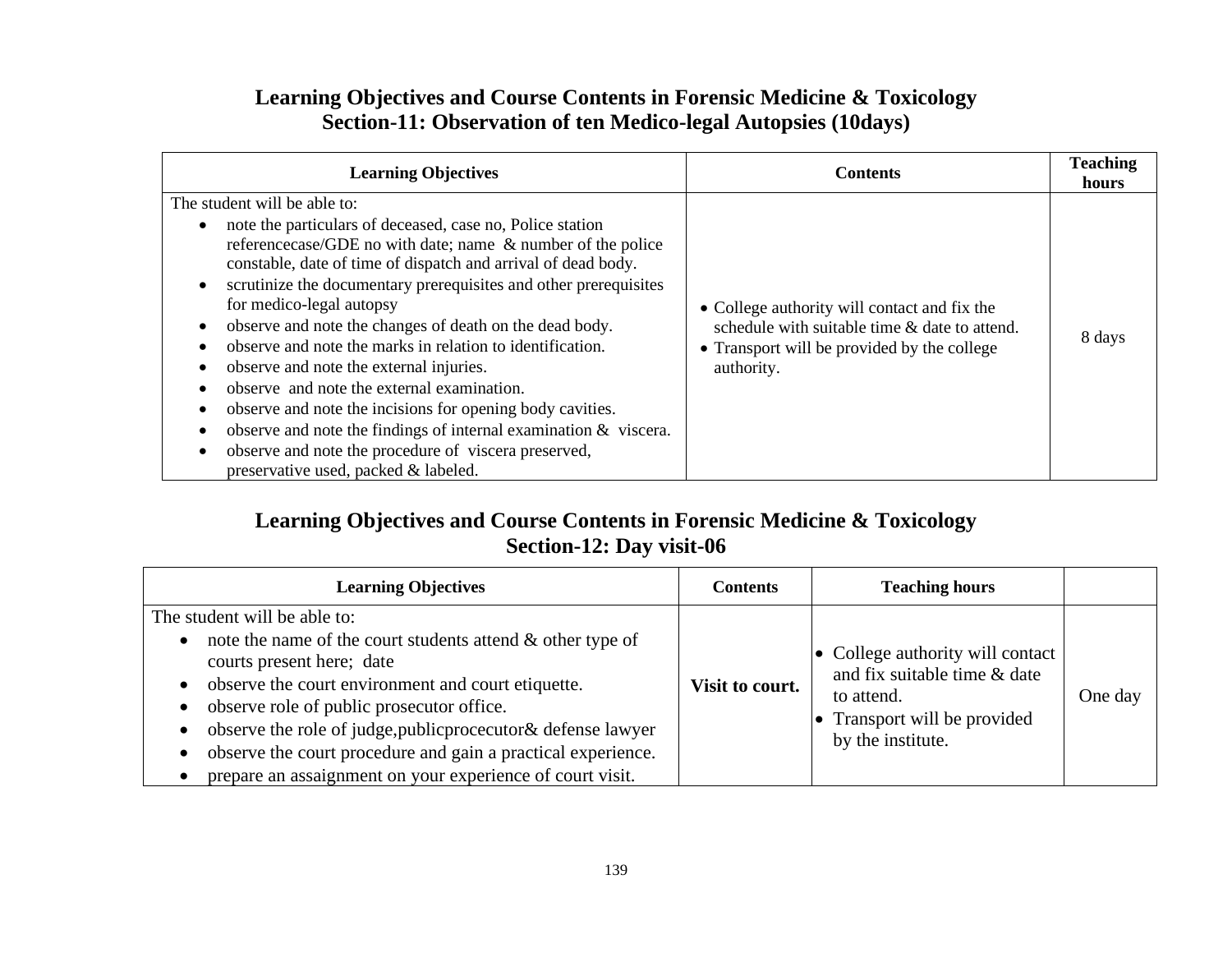| The Student will be able to:<br>• note the name of police station and the administrative structure<br>• observe the procedure of first information report (FIR); Inquest<br>report; chalan form and general diary entry (GDE).<br>• observe the activities perform in police station.<br>• prepare experience report.<br>• prepare an assaignment on the activities perform in police<br>station. | Visit to police<br>station                | • College authority will contact<br>and fix suitable time & date<br>to attend.<br>• Transport will be provided<br>by the institute. | One day |
|---------------------------------------------------------------------------------------------------------------------------------------------------------------------------------------------------------------------------------------------------------------------------------------------------------------------------------------------------------------------------------------------------|-------------------------------------------|-------------------------------------------------------------------------------------------------------------------------------------|---------|
| The Student will be able to:<br>• note the name of hospital and the administrative structure.<br>• observe the victim of sexual assault; victim of domestic violence;<br>victim of battered baby syndrome.<br>• observe the activities of OCC.<br>• prepare experience assaignment.<br>• prepare report on the case you observed here with findings and<br>opinion.                               | One stop<br><b>Crisis Center</b><br>(OCC) | • College authority will contact<br>and fix suitable time & date<br>to attend.<br>• Transport will be provided<br>by the institute. | one day |
| The Student will be able to:<br>• note the name of DNA lab or forensic lab.<br>• observe the activities perform by forensic lab.<br>$\bullet$ observe the problems in collection, packing & dispatch of<br>samples for forensic lab.<br>• prepare report on your observation.                                                                                                                     | DNA lab.<br>Forensic lab.                 | • College authority will contact<br>and fix suitable time & date<br>to attend.<br>• Transport will be provided<br>by the institute. | One day |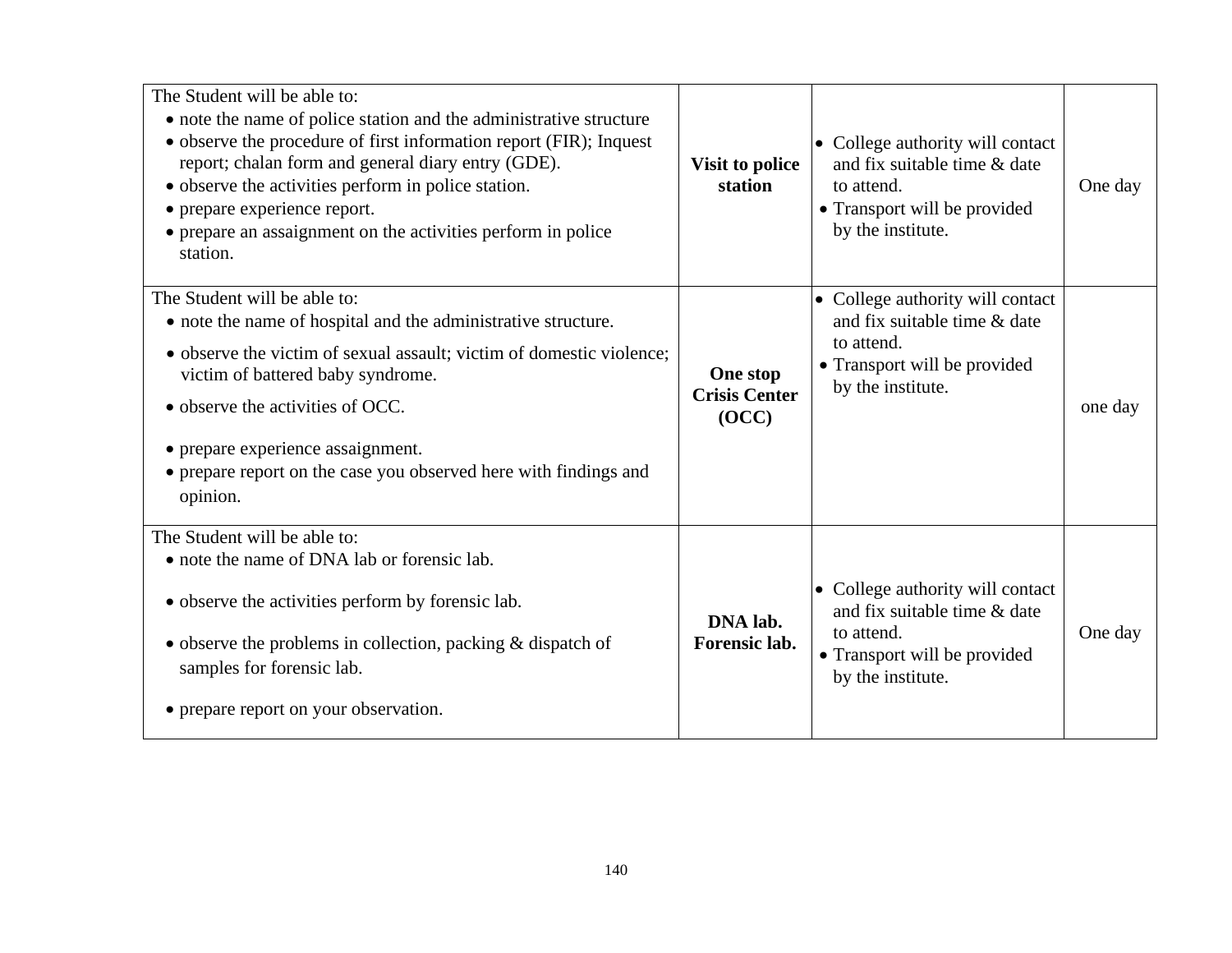# **Existing summative assessment of Forensic Medicine & Toxicology**

| <b>Components</b>                                      | <b>Marks</b> | <b>Total Marks</b> |
|--------------------------------------------------------|--------------|--------------------|
| <b>Formative assessment</b>                            | 10           | 10                 |
| <b>WRITTEN EXAMINATION</b>                             |              |                    |
| MCQ (50% Single Best Answer+50% Multiple True False)   | 20           |                    |
| SEQ (Structured Essay Question)-20                     | 20           | 90                 |
| <b>SAQ</b> (Short Answer question)                     | 50           |                    |
| <b>Practical Examination</b>                           |              | 100                |
| <b>ORAL EXAMINATION</b> (Structured Oral Examination). |              | 100                |
| <b>Grand Total</b>                                     |              | 300                |

Assessment systems and mark distribution.

➢ There will be separate Answer Script for MCQ.

➢ Pass marks 60 % in each of theoretical, oral and practical.

## *Example of a "Format" for Integrated Teaching*

| <b>Teacher of</b>                                                              | <b>Teacher of</b>                                         | <b>Teacher of</b>                                           | <b>Teacher of Forensic Medicine</b>                                                                                                                                                                                                                                                                                                             |
|--------------------------------------------------------------------------------|-----------------------------------------------------------|-------------------------------------------------------------|-------------------------------------------------------------------------------------------------------------------------------------------------------------------------------------------------------------------------------------------------------------------------------------------------------------------------------------------------|
| Anaesthesiology                                                                | Pharmacology                                              | <b>Medicine</b>                                             |                                                                                                                                                                                                                                                                                                                                                 |
| Hazards of<br>anaesthesia and<br>causes of death,<br>injury and<br>disability. | The<br>Pharmacological<br>aspects of opium<br>and opoids. | Clinical aspects of<br>acute opium and<br>opoids poisoning. | When and how far anaesthetists are responsible for such<br>$\Box$<br>death?<br>Legal responsibilities of an anaesthetist.<br>$\Box$<br>Forensic aspects of acute opium and opoid poisoning.<br>$\Box$<br>Determination of causes of death due to above poison.<br>$\Box$<br>Methods for determination and confirmation of the poison.<br>$\Box$ |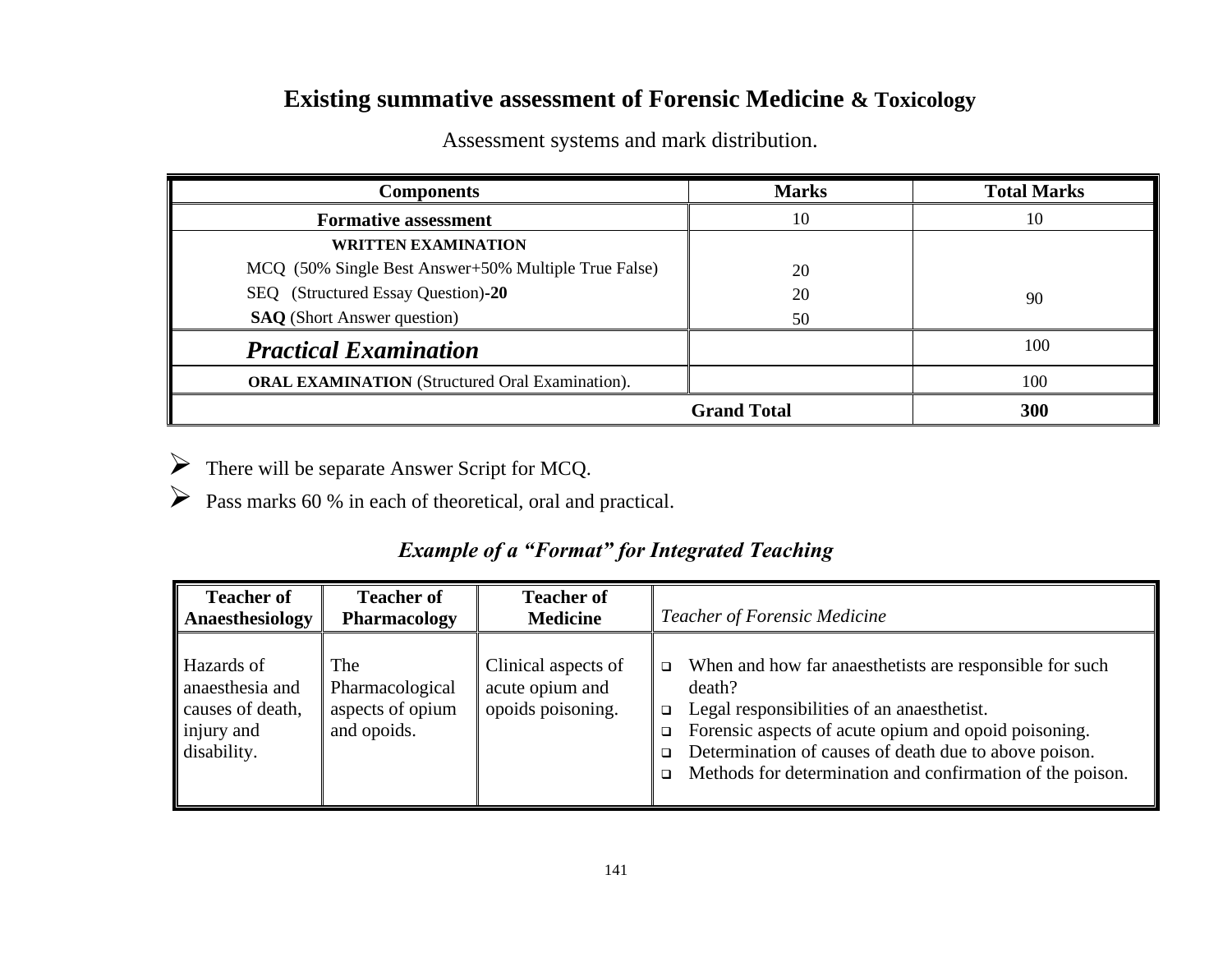#### **TIME SCHEDULE**

| Sl no | <b>Section</b>                             | <b>Topic</b>                                                                                                    | Lecture | <b>Tutorial</b>  |
|-------|--------------------------------------------|-----------------------------------------------------------------------------------------------------------------|---------|------------------|
| 01    | <b>Section -01</b>                         | Introduction to Forensic Medicine and<br>Recent advances in Forensic Medicine                                   | 09hrs   | 04hrs            |
| 02    | <b>Section -02</b>                         | Legal structure and court procedure                                                                             | 4 hrs   | 02hrs            |
| 03    | <b>Section -03</b>                         | Medical Jurisprudence and Medical ethics                                                                        | 10hrs   | 04hrs            |
|       | Section -04:                               | <b>Forensic Pathology</b><br>$(L-24hrs; T-13hrs)$                                                               |         |                  |
| 04    |                                            | Medico-legal Autopsy                                                                                            | 05hrs   | 04hrs            |
| 05    |                                            | Death: Mode, manner; Changes after death; Artifact<br>Sudden death; Custodial death.Anesthetic & surgical death | 06hrs   | 03hrs            |
| 06    |                                            | Infanticide                                                                                                     | 02hrs   | 01hrs            |
| 07    |                                            | Violent asphyxia                                                                                                | 05hrs   | 03hrs            |
| 08    |                                            | Wound: Transportation wound; Firearm & explosives;<br>Electrocution & lightning                                 | 06hrs   | 02hrs            |
|       | Section-05:                                | (L-53hrs; T-22hrs)<br><b>Clinical Forensic Medicine</b>                                                         |         |                  |
| 09    |                                            | <b>Basics of Death</b>                                                                                          | 02hrs   | 02hrs            |
| 10    |                                            | Wound: Mechanical wound; Regional wound; Thermal<br>wound; domestic violence; Torture & Neglect.                | 09hrs   | 04hrs            |
| 11    |                                            | Forensic aspect of sex                                                                                          | 07hrs   | 03 <sub>hr</sub> |
| 12    | <b>Section -06</b>                         | Identification                                                                                                  | 06hrs   | 03hrs            |
| 13    | <b>Section -07</b>                         | Forensic aspect of Reproduction                                                                                 | 05hrs   | 03hrs            |
| 14    | <b>Section -08</b>                         | Forensic Psychiatry                                                                                             | 04hrs   | 02hrs            |
| 15    | <b>Section -09</b>                         | Forensic Toxicology                                                                                             | 20hrs   | 05hrs            |
|       |                                            | Total                                                                                                           | 100hrs  | 45 hrs           |
| 16    | <b>Section -10</b>                         | Practicals (demonstration; exercise; observation; role play;<br>problem solving)                                |         | 40hrs            |
|       |                                            |                                                                                                                 |         | 85hrs            |
| 17    | <b>Section -11</b>                         | <b>Autopsy observation at Mortuary</b><br>12 days                                                               |         |                  |
| 18    | <b>Section -12</b>                         | Court Visit; Thana visit; OCC and forensic lab visit                                                            |         |                  |
|       | Grand Total: $100+45+40=185$ hrs + 12 days |                                                                                                                 |         |                  |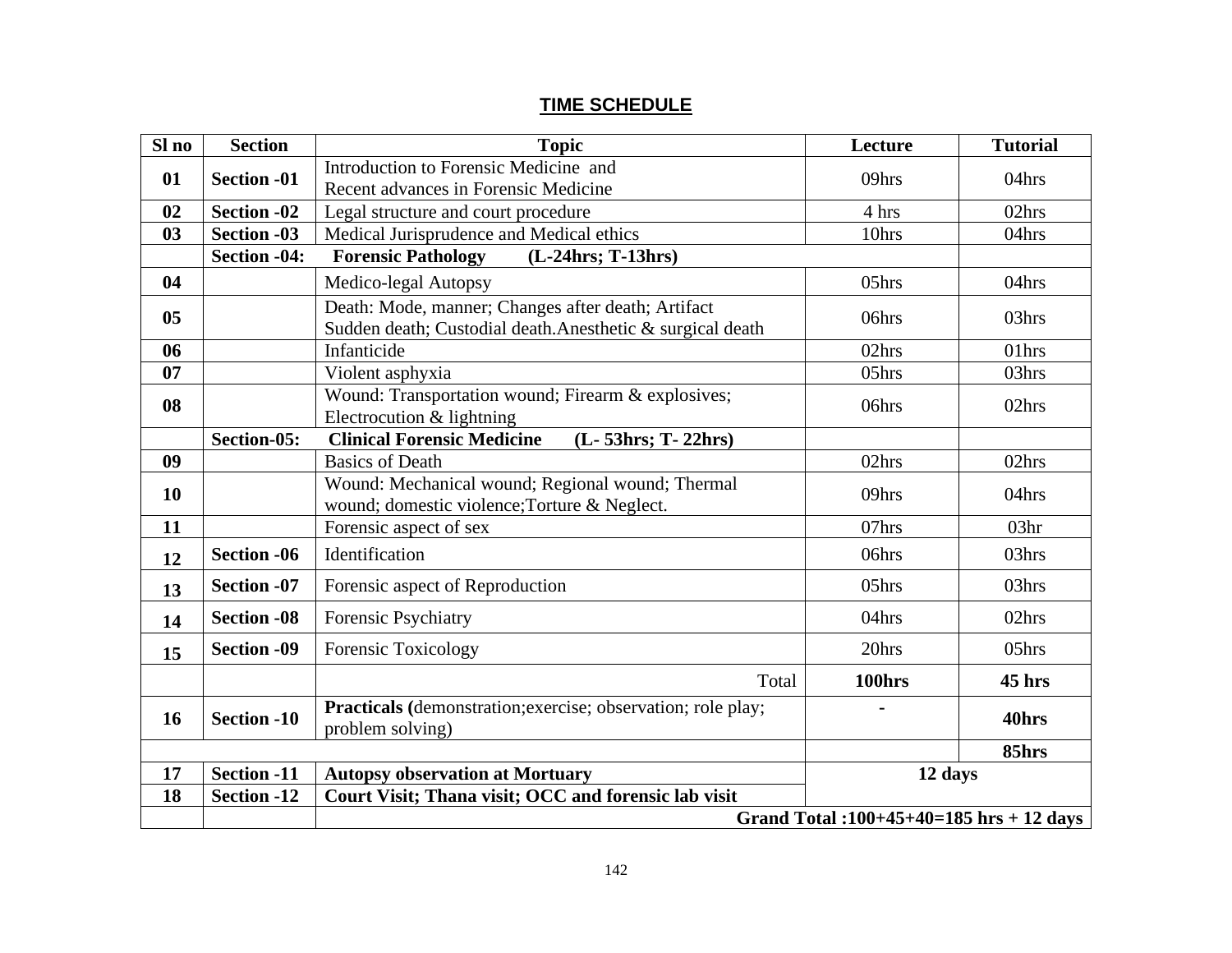|                                   | Department of Forensic Medicine & Toxicology.<br>material college |                                                                                                                                                                                                                                                                                                                                                                                                   |             |                  |                                       |    |                                                                                                                                                                                                                                                                                                                                                                                               |      |                         |  |  |
|-----------------------------------|-------------------------------------------------------------------|---------------------------------------------------------------------------------------------------------------------------------------------------------------------------------------------------------------------------------------------------------------------------------------------------------------------------------------------------------------------------------------------------|-------------|------------------|---------------------------------------|----|-----------------------------------------------------------------------------------------------------------------------------------------------------------------------------------------------------------------------------------------------------------------------------------------------------------------------------------------------------------------------------------------------|------|-------------------------|--|--|
|                                   |                                                                   | <b>First Term</b>                                                                                                                                                                                                                                                                                                                                                                                 |             |                  |                                       |    | <b>Second Term</b>                                                                                                                                                                                                                                                                                                                                                                            |      |                         |  |  |
|                                   |                                                                   | Item no                                                                                                                                                                                                                                                                                                                                                                                           | <b>Date</b> | Mark<br>obtained |                                       |    | Item no                                                                                                                                                                                                                                                                                                                                                                                       | Date | <b>Mark</b><br>obtained |  |  |
| Introduction &<br>Recent advances | 01                                                                | Introduction to Forensic Medicine; Branches; history & Scope<br>$\bullet$<br>Recent advance in Forensic medicine: DSD; age of child.<br>$\bullet$<br>Consent; Euthanasia;<br>$\bullet$<br>Medical records:<br>$\bullet$                                                                                                                                                                           |             |                  | Forensic<br>aspect of<br>Reproduction | 11 | Artificial insemination; surrogate mother<br>Pregnancy: MI imp, Sign, PM finding<br>Delivery: MI imp, sign of recent/remote delivery in<br>$\bullet$<br>living $\&$ dead; PM finding<br>Abortion: Therapeutic, Justifiable & Criminal abortion.<br>$\bullet$                                                                                                                                  |      |                         |  |  |
|                                   | 02                                                                | Mass disaster, DVI; Sports medicine.<br>$\bullet$<br>Forensic science & Trace evidence: Blood stain Blood group, Hair,<br>$\bullet$<br>Semen:<br><b>DNA</b> Profiling<br>$\bullet$                                                                                                                                                                                                                |             |                  | Forensic<br>Psychiarty                | 12 | Forensic Psychiatry; Types of mental disorder;<br>$\bullet$<br>Elements/terms of psychiatry(phobia,delirium,delusion,<br>illusion, hallucination, psychiatry(phobia,delirium,delusion,<br>illusion, hallucination, psychosis,neurosis, impulse etc)<br>Personality disorder; agrrasive behavior; true<br>$\bullet$<br>Civil, criminal & social responsibilities; Important rules<br>$\bullet$ |      |                         |  |  |
| Legal<br>aspect                   | 0 <sub>3</sub>                                                    | Law & Legal aspect:<br>Legal structure: courts, power & function; penal code; sentence.<br>$\bullet$<br>Legal (courst) procedure: Evidence, witness; ideal witness; summon.<br>$\bullet$<br>Certificate & medico-legal reports<br>$\bullet$                                                                                                                                                       |             |                  |                                       | 13 | Principles of medical ethics; Ideal etiquette<br>$\bullet$<br>$\bullet$<br>BMDC; right & privilege of doctor/patient;<br>Duties of doctor /patient; Profesional secrecy<br>$\bullet$<br>WMA declaration (Geneva declaration, others)                                                                                                                                                          |      |                         |  |  |
|                                   | 04                                                                | Basics of Death: definition, type, mode, manner, cause, diagnosis,<br>$\bullet$<br>declaration, somatic death, apparent death, brain death<br>Changes of death: immediate, early, Late change<br>$\bullet$<br>Post mortem artifact<br>$\bullet$                                                                                                                                                   |             |                  | Medical<br>Jurisprudence              | 14 | Doctor patient relationship(def, element, skills, model)<br>$\bullet$<br>Ethical malpractice(infamous conduct);<br>Negligence(Malpraxis): def, element, prevention, defence<br>$\ddot{\cdot}$<br>Doctorine res Ipsa loquito, contributory, therapeutic<br>misadventure, corporate negligence, ethical dilemma.                                                                                |      |                         |  |  |
|                                   | 05 <sup>1</sup>                                                   | Sudden death.<br>$\bullet$<br>Custodial death; Anaesthetic and operative deaths.<br>$\bullet$<br>Torture and neglect(BBS, Starvation)<br>$\bullet$                                                                                                                                                                                                                                                |             |                  |                                       | 15 | General asect of poisoning: Domestic & therapeutic poison.<br>$\bullet$<br>Poison: def, classicifation, factor, effect, diagnosis<br>$\bullet$<br>Principles of management/objectives.                                                                                                                                                                                                        |      |                         |  |  |
| <b>Forensic Pathology</b>         | 06                                                                | Autopsy:def; type;prerequisite, procedure; laboratory procedure,<br>$\bullet$<br>report writing; Special autopsy & autopsy of special situation<br>Modern mortuary; Exhumation; Inquest; MI system<br>$\bullet$<br>Infanticide: Live born, dead born, still born<br>$\bullet$                                                                                                                     |             |                  |                                       | 16 | Corrosive poisons: strong acids and alkalis.<br>$\bullet$<br>Acetamnophen(paracetamol)<br>Metallic: Arsenic, Copper, Mercury<br>$\bullet$<br>Insecticide(OPC); kerosene oil                                                                                                                                                                                                                   |      |                         |  |  |
| $\infty$                          | 07                                                                | Define injury, hurt, assault, battery, homicide<br>$\bullet$<br>Medicolegal aspect: grievous hurt, defence wound, cause of death.<br>$\bullet$<br>Mechanical wounds: Abrasion; Bruise; laceration; Incised, Stab wound<br>$\bullet$<br>Regional injury; Transpotation; Thermal and electrical wound<br>$\bullet$                                                                                  |             |                  | Toxicology                            | 17 | Delerient: Dhatura, Cannabis; coccaine<br>Narcotic & hypnotic: Opium; Barbiturate<br>$\bullet$<br>Inebrient: Alcohol, methyl alcohol<br>Sbstance abuse; solvent abuse<br>$\bullet$                                                                                                                                                                                                            |      |                         |  |  |
| Clinical forensic medicine        | 08                                                                | Hanging : Definition, type, mechanism, cause of death, postmortem finding;<br>$\bullet$<br>ML imp, difference from PM suspension.<br>Strangulation: def,type,cause of death, PM finding, ML imp,.<br>$\bullet$<br>Drowning: def, type, pathophysiology; PM finding; cause of death; Ml imp,<br>$\bullet$<br>diatom; lab investigation<br>Suffocation : smotherinf;chocking; gagging;<br>$\bullet$ |             |                  | Forensic                              | 18 | Cabon monoxide poisoning; war gas.<br>Snake Bite.<br>$\bullet$<br>Food poisoning.<br>Potka fish(Puffer fish)<br>$\bullet$<br>Yellow olender                                                                                                                                                                                                                                                   |      |                         |  |  |
|                                   | 09                                                                | Forensic aspect of sex, sexual offence<br>Impotency, sterility; Marriage, divorce; legitimacy; paternity, maternity<br>$\bullet$<br>Hymen, Virginity, defloration<br>$\bullet$<br>Sexual offence: rape, adultery, incest<br>Unnatural sexual offence: sodomy, bestiality, lesbianism<br>$\bullet$<br>Sexual perversion, Sexual instinct<br>$\bullet$                                              |             |                  |                                       | 19 | Clinical toxicology; Imp & forensic aspect<br>Environmental toxicology;<br>$\bullet$<br>Occupational toxicology;<br>Analytic toxicology<br>$\bullet$                                                                                                                                                                                                                                          |      |                         |  |  |
|                                   | <b>10</b>                                                         | Identification: trait, objectives, MI imp.<br>$\bullet$<br>Race; Sex; age<br>$\bullet$<br>Dactylograpy, Tattoo, scar<br>$\bullet$<br>Modern technique, comparism data; superimposition<br>$\bullet$                                                                                                                                                                                               |             |                  |                                       | 20 | Overall conception regarding forensic medicine<br>Attitude, Interpersonal skill, Extra academic skill<br>$\bullet$<br>Soft skill, management skill, leadership skill<br>$\bullet$                                                                                                                                                                                                             |      |                         |  |  |

# **Item card**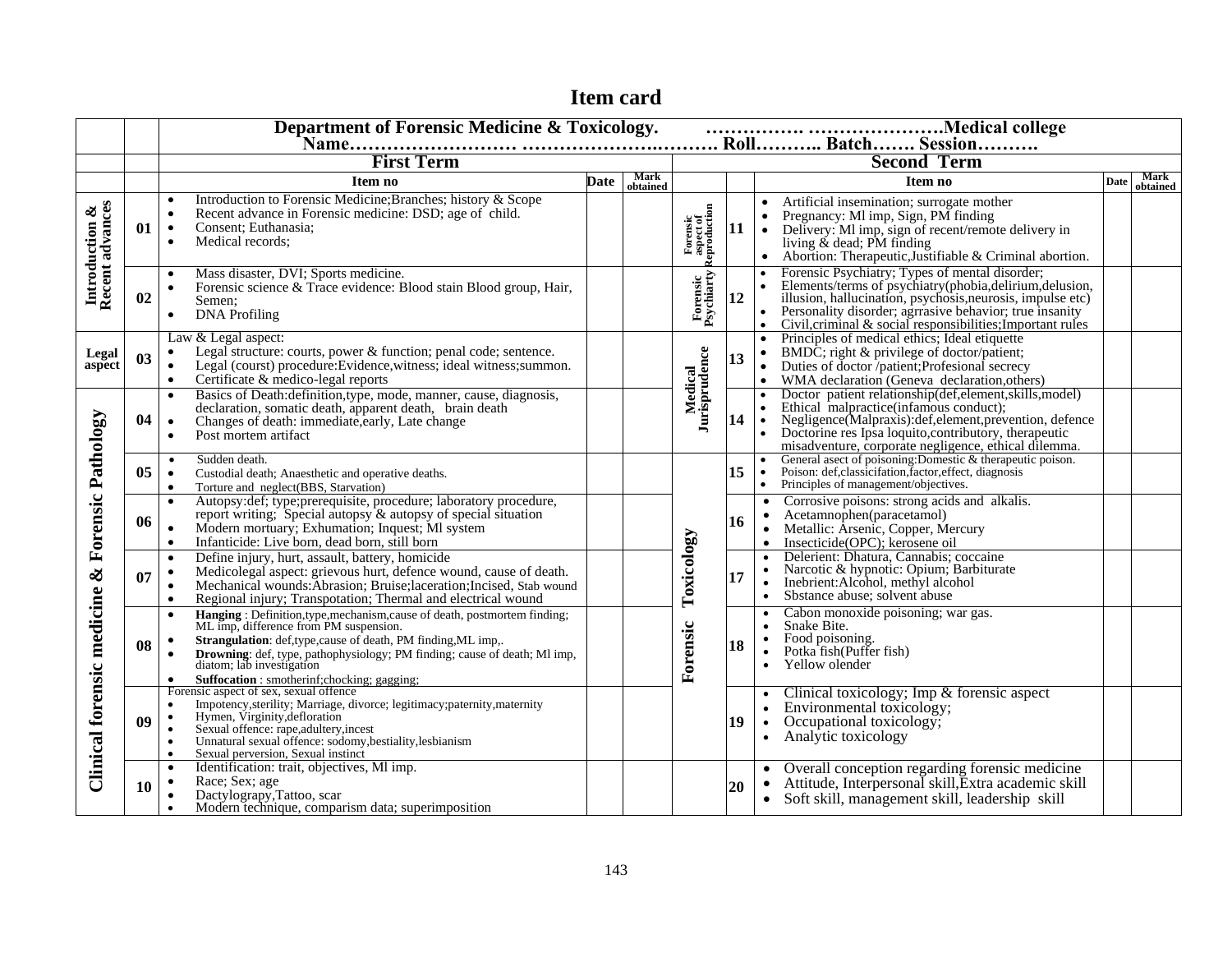| <b>First Term</b><br><b>Second Term</b><br>01<br>02<br>03<br>04<br>05<br>06<br>07<br>08<br>09<br>10<br>11<br>May<br>April<br>$(\mathbf{July})$<br>(Oct)<br>(Nov)<br>(Sept)<br>(Dec)<br>(Jan)<br>(Feb)<br>(Mar)<br>(Aug)<br><b>Forensic Medicine &amp; forensic science</b><br>• Forensic Psychiatry<br>9 hrs<br>4hrs<br>o Introduction to Forensic Medicine<br>o Recent advance in Forensic medicine: DSD;<br>• Forensic aspect of reproduction:<br>consent; Euthanasia; medical records; Sports<br>$\circ$ Artificial insemination and<br>medicine<br>disputed paternity $\&$<br>5hrs<br>o Mass disaster & DVI.<br>maternity<br>o Forensic science: blood stain &group, Hair, Semen;<br>Pregnancy<br>$\circ$<br><b>DNA</b> Profiling<br>Delivery<br>$\circ$<br>Legal aspect:<br>assessment<br>4hrs<br>Abortion<br>assessment<br>$\circ$<br>o Legal structure<br>Forensic Toxicology<br>$\bullet$<br>o Legal (courst)procedure<br>20hrs<br>General aspect of poisoning<br>o Certificate & medico-legal reports<br>$\circ$<br>Corrosives<br><b>Medical Jurisprudence</b><br>$\circ$<br>$\bullet$<br>10hrs<br>3rd<br>o Medical ethics: Health Ethics; Rights & Privileges of<br>Metallic poison<br>$\circ$<br>Doctors & patient, Duties of doctor. Code & law of<br>Deliriant poison, inebriants<br><b>Prof</b><br>$\circ$<br>Internal<br>Internal<br>medical ethics; Professional secrecy<br>o Management of acute<br>exam<br>o BMD&C<br>poisoning.<br>o WMA declaration& applied ethics<br>o Gaseous poisons,<br><b>Forensic Pathology</b><br>Insecticides,<br>$\circ$<br>o Autopsy &InfanticideChanges after death and Post-<br>24hrs<br>Snake bite<br>$\mathbf{1}^{\mathbf{st}}$<br>2 <sup>nd</sup><br>$\circ$<br>mortem artifactes<br>Substance abuse<br>$\Omega$<br>o Asphyxial death<br>o PM finding; preservation and<br>o Transpotation; thermal and electrical wound<br>despatch of viscera<br><b>Clinical forensic medicine</b><br>$\bullet$<br>o Analytic, occupational, clinical<br>Death:Basics, braindeth<br>toxicology<br>18hrs<br>Mechanical wounds &Medicolegal aspect.<br>Forensic aspect of sex, sexual offence<br><b>6hrs</b><br>Identification<br><b>Lecture-29hrs</b><br>Lecture-71hrs; Tutorial-35hrs: Practical-27hrs<br>Total:195hrs<br><b>Tutorial-10hrs</b><br>+12 days (8 days for observation of autopsy at mortuary<br>$+12$ days |  |  |  |  |  |  | 3rd Phase |  |  |  |  |  |  |  |      |
|----------------------------------------------------------------------------------------------------------------------------------------------------------------------------------------------------------------------------------------------------------------------------------------------------------------------------------------------------------------------------------------------------------------------------------------------------------------------------------------------------------------------------------------------------------------------------------------------------------------------------------------------------------------------------------------------------------------------------------------------------------------------------------------------------------------------------------------------------------------------------------------------------------------------------------------------------------------------------------------------------------------------------------------------------------------------------------------------------------------------------------------------------------------------------------------------------------------------------------------------------------------------------------------------------------------------------------------------------------------------------------------------------------------------------------------------------------------------------------------------------------------------------------------------------------------------------------------------------------------------------------------------------------------------------------------------------------------------------------------------------------------------------------------------------------------------------------------------------------------------------------------------------------------------------------------------------------------------------------------------------------------------------------------------------------------------------------------------------------------------------------------------------------------------------------------------------------------------------------------------------------------------------------------------------------------------------------------------------------------|--|--|--|--|--|--|-----------|--|--|--|--|--|--|--|------|
|                                                                                                                                                                                                                                                                                                                                                                                                                                                                                                                                                                                                                                                                                                                                                                                                                                                                                                                                                                                                                                                                                                                                                                                                                                                                                                                                                                                                                                                                                                                                                                                                                                                                                                                                                                                                                                                                                                                                                                                                                                                                                                                                                                                                                                                                                                                                                                |  |  |  |  |  |  |           |  |  |  |  |  |  |  |      |
|                                                                                                                                                                                                                                                                                                                                                                                                                                                                                                                                                                                                                                                                                                                                                                                                                                                                                                                                                                                                                                                                                                                                                                                                                                                                                                                                                                                                                                                                                                                                                                                                                                                                                                                                                                                                                                                                                                                                                                                                                                                                                                                                                                                                                                                                                                                                                                |  |  |  |  |  |  |           |  |  |  |  |  |  |  | 12   |
|                                                                                                                                                                                                                                                                                                                                                                                                                                                                                                                                                                                                                                                                                                                                                                                                                                                                                                                                                                                                                                                                                                                                                                                                                                                                                                                                                                                                                                                                                                                                                                                                                                                                                                                                                                                                                                                                                                                                                                                                                                                                                                                                                                                                                                                                                                                                                                |  |  |  |  |  |  |           |  |  |  |  |  |  |  | June |
|                                                                                                                                                                                                                                                                                                                                                                                                                                                                                                                                                                                                                                                                                                                                                                                                                                                                                                                                                                                                                                                                                                                                                                                                                                                                                                                                                                                                                                                                                                                                                                                                                                                                                                                                                                                                                                                                                                                                                                                                                                                                                                                                                                                                                                                                                                                                                                |  |  |  |  |  |  |           |  |  |  |  |  |  |  |      |
| + 4 days court, thana, OCC, DNA& forensic lab visit)<br><b>Practical-13hrs</b>                                                                                                                                                                                                                                                                                                                                                                                                                                                                                                                                                                                                                                                                                                                                                                                                                                                                                                                                                                                                                                                                                                                                                                                                                                                                                                                                                                                                                                                                                                                                                                                                                                                                                                                                                                                                                                                                                                                                                                                                                                                                                                                                                                                                                                                                                 |  |  |  |  |  |  |           |  |  |  |  |  |  |  |      |

# **Academic Schedule for Forensic Medicine & Toxicology**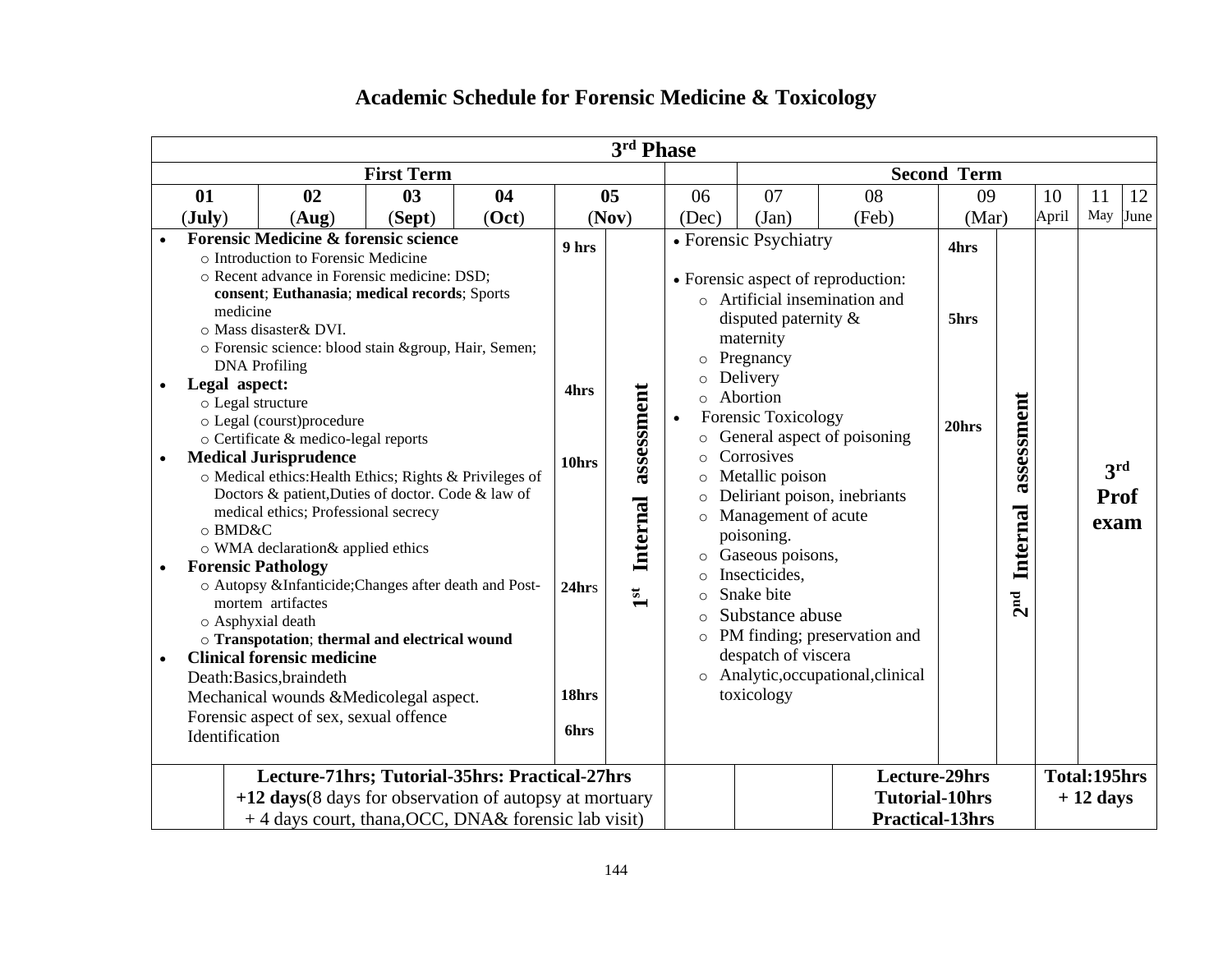**01. Postmortem report form: Students has to prepare 10 PM report**

 $\sim$ 

|                                              | বাংলাদেশ ফরম নং- ৫৩৭২                                       |                                                                                                                                                                               |                                                                                                                   |                                   |                                                 |                                      |                                            |                                                                                                                         |                                            |                                                              |  |  |
|----------------------------------------------|-------------------------------------------------------------|-------------------------------------------------------------------------------------------------------------------------------------------------------------------------------|-------------------------------------------------------------------------------------------------------------------|-----------------------------------|-------------------------------------------------|--------------------------------------|--------------------------------------------|-------------------------------------------------------------------------------------------------------------------------|--------------------------------------------|--------------------------------------------------------------|--|--|
|                                              |                                                             |                                                                                                                                                                               |                                                                                                                   |                                   | ময়না তদন্তের রিপোর্ট                           |                                      |                                            |                                                                                                                         |                                            |                                                              |  |  |
|                                              |                                                             |                                                                                                                                                                               |                                                                                                                   |                                   | (পি,আর,বি ফরম নং ৫৫, ২৮৪ নিয়ম দ্রষ্টব্য)       |                                      |                                            |                                                                                                                         |                                            |                                                              |  |  |
|                                              | নাম, লিঙ্গ, বয়স ও<br>গোত্ৰ                                 | গ্ৰাম ও থানা।                                                                                                                                                                 | কোথা হইতে আনা হইয়াছে -<br>যে কনষ্ট্যাবল কৰ্তৃক আনা হইয়াছে<br>তাহার নাম এবং সংগে আসা<br>আত্তীয় - সজনের নামসমূহ। |                                   | প্রেরণের দিন ও<br>ক্ষণ ।                        | লাশ কাটা মৰ্গে<br>আনয়নের দিন ও ক্ষণ | পরীক্ষার দিন ও ক্ষণ                        |                                                                                                                         | পুলিশ কৰ্তৃক প্ৰদত্ত তথ্য                  | যে ব্যাক্তি মেডিক্যাল<br>অফিসারের সামনে সনাক্ত<br>করিয়াছেন। |  |  |
| $\mathbf{v}$                                 |                                                             | বিশেষ দ্ৰষ্টব্য ঃ- যাবতীয় অঙ্গ-প্ৰত্যঙ্গের অবস্থা লক্ষ্ণ করুন এবং কোন রোগ অথবা যখমের চিহ্ন না পাইলে স্বাস্থ্যবান লিখুন।<br>১ - ব্যাক্তির অবস্থা - বলবান, শীর্ণ, গলিত ইত্যাদি |                                                                                                                   | ২- যখম - অবস্থান, আকার ও ধরণ      |                                                 | ৩ - আঘাত - অবস্থান, আকার ও ধরণ       |                                            |                                                                                                                         |                                            | 8 - গলা ব্যবচ্ছেদের সময় প্রাপ্ত পটীর চিহ্ন, ইত্যাদি         |  |  |
| > - 相向市                                      |                                                             |                                                                                                                                                                               |                                                                                                                   |                                   |                                                 |                                      |                                            |                                                                                                                         |                                            |                                                              |  |  |
|                                              |                                                             | ১ - মাথার বহিরাররণ - মাথার খুলি এবং মেরুদডের অস্থি খন্ডসমূহ                                                                                                                   |                                                                                                                   |                                   |                                                 | $2 - 1$ ঝল্গী                        |                                            | ৩ - মস্তিস্ক এবং মেরুদন্ড রচ্ছু (যদি কোন রোগ অথবা যখমের নিদর্শন না থাকে<br>তাহা হইলে মেরুদন্ডের নল পরীক্ষার দরকার নাই)। |                                            |                                                              |  |  |
| ২ - মাথার খুলি<br>এক্স মেরুদঙের<br>নল        |                                                             |                                                                                                                                                                               |                                                                                                                   |                                   |                                                 |                                      |                                            |                                                                                                                         |                                            |                                                              |  |  |
| $\frac{6}{1}$                                | ২ - ফুসফুস আবরণী<br>১ - প্রকার - পাজর এবং<br>কোমলাস্থিসমূহ। |                                                                                                                                                                               | ৩ - বাগযন্ত্র ও শ্বাসনালী                                                                                         |                                   | 8 - ডান ফুসকফুস                                 | ৫ - বাম ফুসফুস                       | ৬ - হন্ধরা ঝিল্পী                          |                                                                                                                         | ৭ - হৰ্পিড                                 | ৮ - রক্ত নালী                                                |  |  |
| $a\overrightarrow{a}$                        |                                                             |                                                                                                                                                                               |                                                                                                                   |                                   |                                                 |                                      |                                            |                                                                                                                         |                                            |                                                              |  |  |
|                                              | ১ - প্রকারসমূহ                                              | ২ - উদরের উপরের ঝিল্পী                                                                                                                                                        |                                                                                                                   | ७ - ग्रूथ, श्वाञनाली এবং অন্ননালী | ৪ - পাকন্থলী এবং উহার অভ্যন্তরস্থ<br>বস্তুসমূহ। |                                      | ৫ - ক্ষাস ও উহার অভ্যন্তরস্থ<br>বস্তুসমূহ। |                                                                                                                         | ৬ - বৃহদায় ও উহার অভ্যন্তর<br>বস্তু সমূহ। |                                                              |  |  |
| 8 - BMR                                      |                                                             |                                                                                                                                                                               |                                                                                                                   |                                   |                                                 |                                      |                                            |                                                                                                                         |                                            |                                                              |  |  |
|                                              | ৭ - যকৃত                                                    | ৮ - গ্ৰীহা                                                                                                                                                                    |                                                                                                                   |                                   | ৯ - মূত্রাশয়সমূহ                               |                                      | ১০ - মূত্রান্থলী                           | ১১ - প্রজনন অঙ্গসমূহ, বাহিরের এবং<br>ভিতরের।                                                                            |                                            |                                                              |  |  |
|                                              |                                                             |                                                                                                                                                                               |                                                                                                                   |                                   |                                                 |                                      |                                            |                                                                                                                         |                                            |                                                              |  |  |
| याश्तरमंत्री,<br>शङ्क अश्वर<br>रकाक्ष्ममूह । |                                                             | $5 - 33$ ম                                                                                                                                                                    |                                                                                                                   | ২ - রোগ অথবা বিবর্ণতা             |                                                 |                                      | ত-অম্ভিত <del>স</del>                      |                                                                                                                         |                                            | ৪ - স্থানচ্যুতি                                              |  |  |
| রোগ অথবা<br>ফখমের আরও<br>বিস্তৃত বিবরণ।      |                                                             |                                                                                                                                                                               |                                                                                                                   |                                   |                                                 |                                      |                                            |                                                                                                                         |                                            |                                                              |  |  |
|                                              |                                                             | মৃত্যুর কারণ সম্পর্কে মেডিক্যাল অফিসারের মতামত                                                                                                                                |                                                                                                                   |                                   |                                                 |                                      |                                            | সিভিল সার্জনের মম্ভব্য                                                                                                  |                                            |                                                              |  |  |
|                                              |                                                             | বিঃ দ্রঃ - যথমের ক্ষেত্রে, যখমে হত্রার, তআত্মহত্যার বা অন্য কিছুর আলামত আছে কিনা তাহা লিখুন।                                                                                  |                                                                                                                   |                                   |                                                 |                                      |                                            |                                                                                                                         |                                            |                                                              |  |  |
|                                              |                                                             |                                                                                                                                                                               |                                                                                                                   | <br>সহকারী সার্জন                 |                                                 | ১৯ সনের মাসের তারিখ                  |                                            |                                                                                                                         |                                            | <br>সিডিল সার্জন                                             |  |  |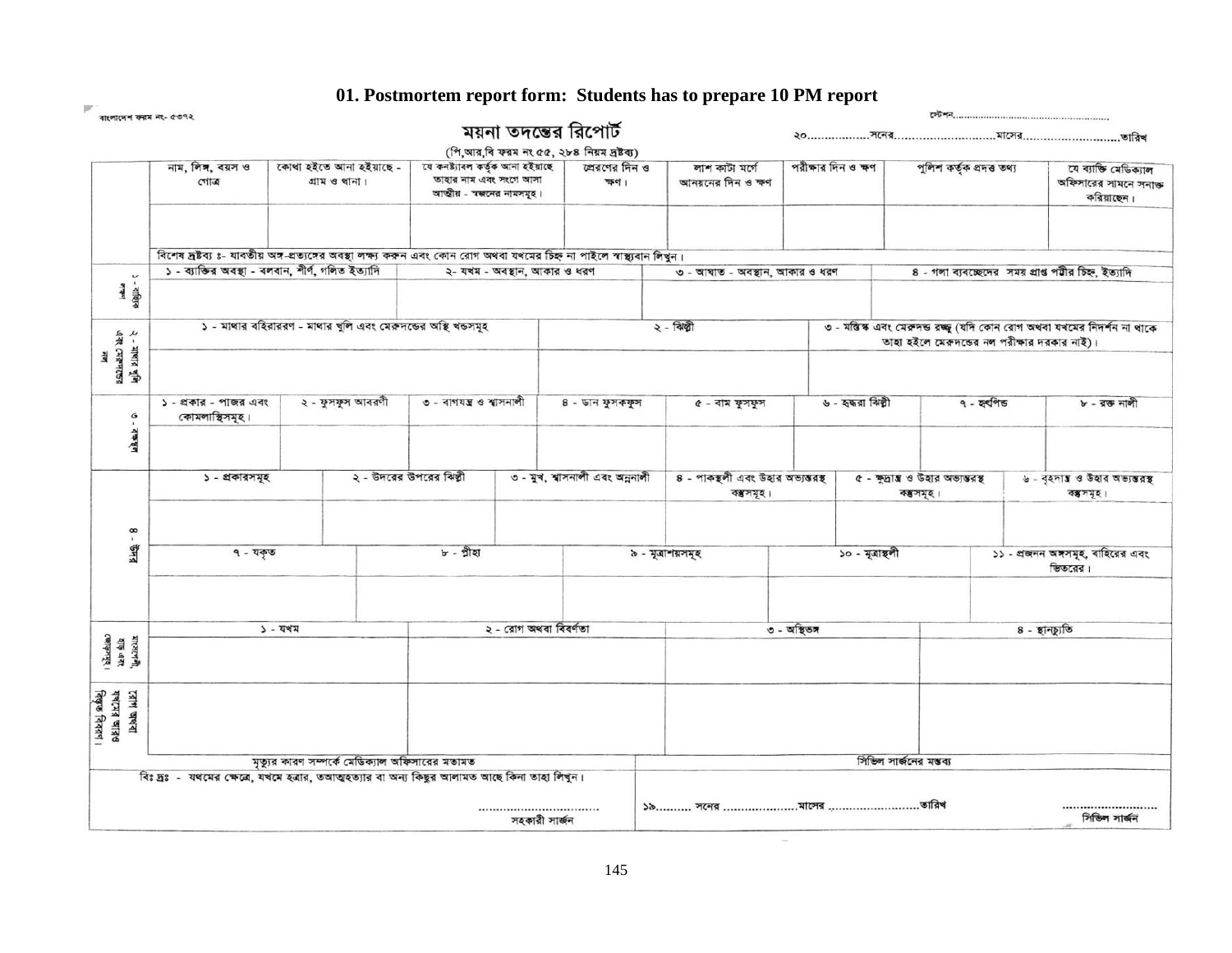# **02. Students has to write 6 death certificates according to this form(ICD-10)**

|                                                                                                                                                                 |             |   |                            |              | International Form of Medical Certificate of Cause of Death |          |                       |         |           | Directorate General of Health Services |            |                                                     |                |                       |                |     |       |        |         |                                      |
|-----------------------------------------------------------------------------------------------------------------------------------------------------------------|-------------|---|----------------------------|--------------|-------------------------------------------------------------|----------|-----------------------|---------|-----------|----------------------------------------|------------|-----------------------------------------------------|----------------|-----------------------|----------------|-----|-------|--------|---------|--------------------------------------|
| Hospital Name:                                                                                                                                                  |             |   |                            |              |                                                             |          |                       |         |           |                                        |            |                                                     |                |                       |                |     |       |        |         |                                      |
| <b>Hospital Code No:</b>                                                                                                                                        |             |   |                            |              |                                                             |          | Admission Reg. No:    |         |           |                                        |            |                                                     |                |                       |                |     |       |        |         |                                      |
| Name                                                                                                                                                            |             |   |                            |              |                                                             |          |                       |         |           |                                        |            |                                                     |                |                       |                |     |       |        |         |                                      |
| Father's Name                                                                                                                                                   |             |   |                            |              |                                                             |          |                       |         |           |                                        |            |                                                     |                |                       |                |     |       |        |         |                                      |
| Mother's Name                                                                                                                                                   |             |   |                            |              |                                                             |          |                       |         |           |                                        |            |                                                     |                |                       |                |     |       |        |         |                                      |
| Address                                                                                                                                                         | House/Road  |   |                            |              |                                                             |          |                       |         |           |                                        |            |                                                     |                |                       |                |     |       |        |         |                                      |
|                                                                                                                                                                 | (Name/No.)  |   |                            |              |                                                             |          | Village/Area/<br>Town |         |           |                                        |            |                                                     |                |                       | Union/<br>Ward |     |       |        |         |                                      |
|                                                                                                                                                                 | Post Office |   |                            |              | Post<br>Code                                                |          |                       |         |           | Upazila/<br>Thana                      |            |                                                     |                |                       | District       |     |       |        |         |                                      |
| Sex:                                                                                                                                                            | Female      |   | Male                       |              | Third gender Religion:                                      |          |                       |         | Islam     |                                        | Hindu      |                                                     | Buddha         |                       | Christian      |     | Other |        |         |                                      |
| Occupation:                                                                                                                                                     | Service     |   | <b>Business</b>            |              | Govt. Service                                               |          |                       | Student |           |                                        | Housewife  |                                                     | Retired        |                       | Other          |     |       |        |         |                                      |
| Date of Birth                                                                                                                                                   |             |   |                            |              |                                                             |          |                       |         |           | Age if DoB is not                      |            |                                                     |                |                       |                |     |       |        |         |                                      |
| Date of admission                                                                                                                                               |             |   |                            |              |                                                             |          |                       |         | available | Time of Admission                      |            |                                                     |                |                       |                |     |       |        |         |                                      |
|                                                                                                                                                                 |             |   |                            |              |                                                             |          |                       |         |           |                                        |            |                                                     |                |                       |                |     |       |        |         |                                      |
| Date of Death                                                                                                                                                   |             |   |                            |              |                                                             |          |                       |         |           | Time of Death                          |            |                                                     |                |                       |                |     |       |        |         |                                      |
| NID of Deceased/Spouse/<br>Parents NID (< 18 years)                                                                                                             |             |   |                            |              |                                                             |          |                       |         |           |                                        |            |                                                     |                |                       | Deceased       |     |       | Spouse |         | Parents                              |
| Family Cell Phone number (If available)                                                                                                                         |             |   |                            |              |                                                             |          |                       |         |           |                                        |            |                                                     |                |                       |                |     |       |        |         |                                      |
| Frame A: Medical data: Part 1 and 2                                                                                                                             |             |   |                            |              |                                                             |          |                       |         |           |                                        |            |                                                     |                |                       |                |     |       |        |         |                                      |
| $\mathbf{I}$<br>Report disease or condition                                                                                                                     |             |   |                            |              | Cause of death                                              |          |                       |         |           |                                        |            |                                                     |                |                       |                |     |       |        |         | Time interval from<br>onset to death |
| directly leading to death on line a                                                                                                                             |             |   |                            |              |                                                             |          |                       |         |           |                                        |            |                                                     |                |                       |                |     |       |        |         |                                      |
| Report chain of events in due to                                                                                                                                |             |   | DOO                        | $\mathbf b$  |                                                             |          |                       |         |           |                                        |            |                                                     |                |                       |                |     |       |        |         |                                      |
| order (if applicable)                                                                                                                                           |             |   |                            | $\mathbf{C}$ |                                                             |          |                       |         |           |                                        |            |                                                     |                |                       |                |     |       |        |         |                                      |
| State the underlying cause on the<br>lowest used line                                                                                                           |             |   |                            | $\mathbf d$  |                                                             |          |                       |         |           |                                        |            |                                                     |                |                       |                |     |       |        |         |                                      |
| $\overline{z}$<br>Other significant conditions contributing to death                                                                                            |             |   |                            |              |                                                             |          |                       |         |           |                                        |            |                                                     |                |                       |                |     |       |        |         |                                      |
| (time intervals can be included in brackets after the condition)                                                                                                |             |   |                            |              |                                                             |          |                       |         |           |                                        |            |                                                     |                |                       |                |     |       |        |         |                                      |
| Frame B: Other medical data                                                                                                                                     |             |   |                            |              |                                                             |          |                       |         |           |                                        |            |                                                     |                |                       |                |     |       |        |         |                                      |
| Was surgery performed within the last 4 weeks?                                                                                                                  |             |   |                            | Yes          |                                                             | No       |                       |         |           |                                        |            | Unknown. If yes please specify date of surgery      |                |                       |                |     | m     |        |         |                                      |
| If yes please specify reason for surgery<br>(disease or condition)                                                                                              |             |   |                            |              |                                                             |          |                       |         |           |                                        |            |                                                     |                |                       |                |     |       |        |         |                                      |
| Was an autopsy requested?                                                                                                                                       |             |   | Yes                        | No           |                                                             | Unknown. |                       |         |           |                                        |            | If yes were the findings used in the certification? |                |                       |                | Yes |       | No     |         | Unknown.                             |
| Manner of death:                                                                                                                                                |             |   |                            |              |                                                             |          |                       |         |           |                                        |            |                                                     |                |                       |                |     |       |        |         |                                      |
| Disease                                                                                                                                                         | Assault     |   | Could not be<br>determined |              |                                                             | Accident |                       |         |           | Legal Intervention                     |            |                                                     |                | Pending investigation |                |     |       |        |         | Intentional self harm                |
| War                                                                                                                                                             | Unknown.    |   |                            |              | If external cause or poisoning:                             |          |                       |         |           |                                        |            |                                                     | Date of injury |                       |                |     |       |        |         |                                      |
| Please describe how external cause occurred                                                                                                                     |             |   |                            |              |                                                             |          |                       |         |           |                                        |            |                                                     |                |                       |                |     |       |        |         |                                      |
| ( If poisoning please specify poisoning agent)<br>Place of Occurrence of the external cause:                                                                    |             |   |                            |              |                                                             |          |                       |         |           |                                        |            |                                                     |                |                       |                |     |       |        |         |                                      |
| School, other institution.<br>At home<br>Residential<br>Sports and athletics area<br>Street and highway<br>Trade and service area<br>public administrative area |             |   |                            |              |                                                             |          |                       |         |           |                                        |            |                                                     |                |                       |                |     |       |        |         |                                      |
| Industrial and construction area<br>Farm<br>Other place (please specify):<br>Unknown.                                                                           |             |   |                            |              |                                                             |          |                       |         |           |                                        |            |                                                     |                |                       |                |     |       |        |         |                                      |
| Fetal or infant Death                                                                                                                                           |             |   |                            |              |                                                             |          |                       |         |           |                                        |            |                                                     |                |                       |                |     |       |        |         |                                      |
| Multiple pregnancy                                                                                                                                              |             |   | Yes                        |              | No                                                          |          |                       |         | Unknown;  |                                        | Stillborn? |                                                     | Yes            |                       | No             |     |       |        | Unknown |                                      |
| If death within 24h specify number of hours survived<br>h<br>$\frac{1}{2}$ ).<br>Birth weight (in grams)<br>e<br>È                                              |             |   |                            |              |                                                             |          |                       |         |           |                                        |            |                                                     |                |                       |                |     |       |        |         |                                      |
| Number of completed weeks of pregnancy<br>Age of mother (years)<br>d<br>Ÿ                                                                                       |             |   |                            |              |                                                             |          |                       |         |           |                                        |            |                                                     |                |                       |                |     |       |        |         |                                      |
| If death was perinatal, please state conditions of mother that affected the                                                                                     |             |   |                            |              |                                                             |          |                       |         |           |                                        |            |                                                     |                |                       |                |     |       |        |         |                                      |
| fetus and newborn                                                                                                                                               |             |   |                            |              |                                                             |          |                       |         |           |                                        |            |                                                     |                |                       |                |     |       |        |         |                                      |
| For women of reproductive age<br>Was the deceased pregnant within past year?<br>Yes<br>No<br>Unknown                                                            |             |   |                            |              |                                                             |          |                       |         |           |                                        |            |                                                     |                |                       |                |     |       |        |         |                                      |
| If yes, was she pregnant                                                                                                                                        |             |   |                            |              |                                                             |          |                       |         |           |                                        |            |                                                     |                |                       |                |     |       |        |         |                                      |
| Within the 42 days preceding her death<br>Within 43 days up to 1 year preceding her death<br>When she died<br>Exact pregnancy timing unknown                    |             |   |                            |              |                                                             |          |                       |         |           |                                        |            |                                                     |                |                       |                |     |       |        |         |                                      |
| Did the pregnancy contribute to the death<br>Yes<br>No<br>Unknown                                                                                               |             |   |                            |              |                                                             |          |                       |         |           |                                        |            |                                                     |                |                       |                |     |       |        |         |                                      |
|                                                                                                                                                                 |             |   |                            |              |                                                             |          |                       |         |           |                                        |            |                                                     |                |                       |                |     |       |        |         |                                      |
| Date<br>ćÍ<br>na                                                                                                                                                | m           | V |                            |              |                                                             |          |                       |         |           | Designated Signature                   |            |                                                     |                |                       |                |     |       |        |         |                                      |
|                                                                                                                                                                 |             |   |                            |              |                                                             |          |                       |         |           |                                        |            |                                                     |                |                       |                |     |       |        |         |                                      |